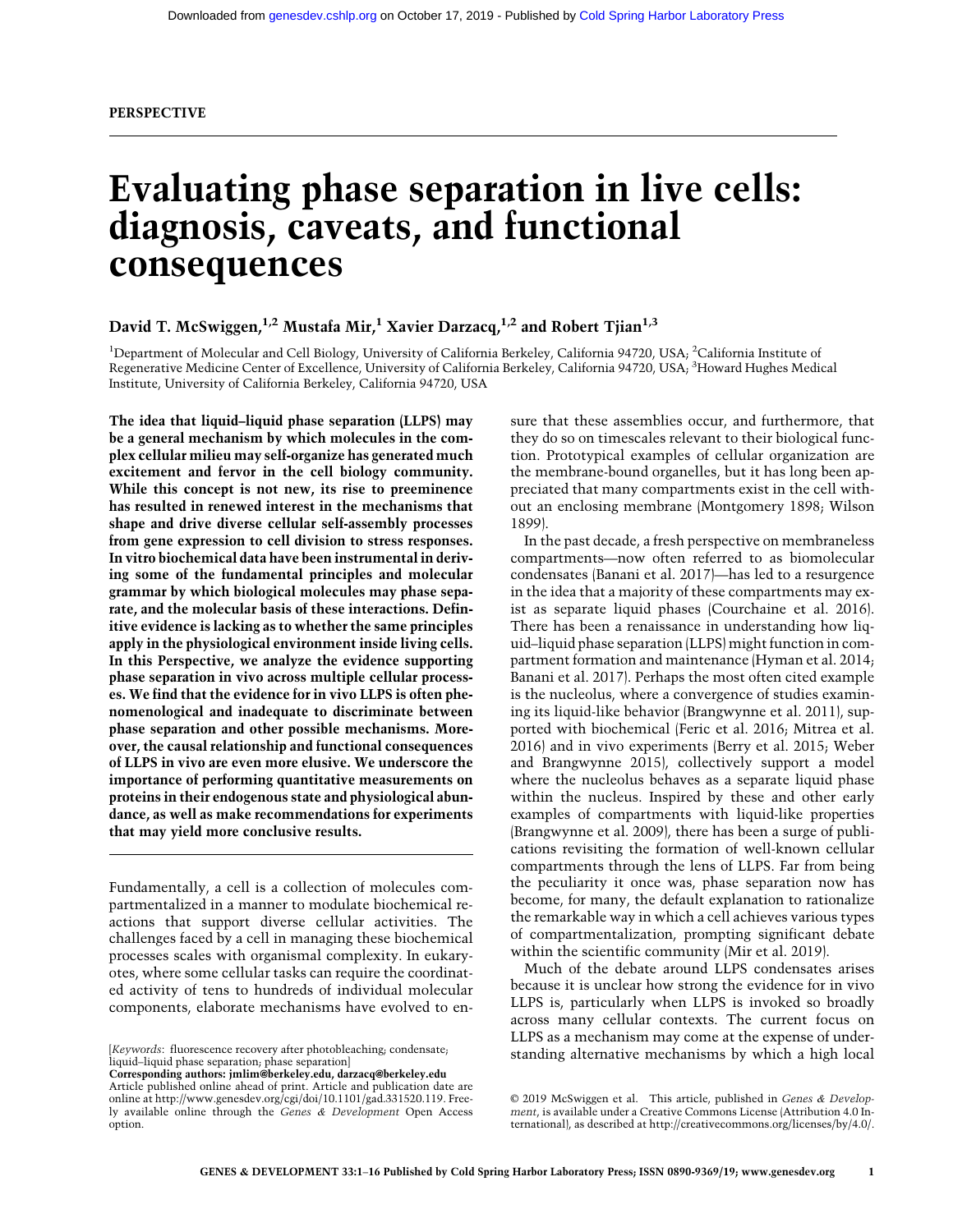concentration of factors can be achieved in the absence of a membrane. For example, while nucleoli exhibit many properties consistent with LLPS, the formation of nucleoli and many other nuclear bodies have previously been explained by alternative mechanisms (Mao et al. 2011a,b; Shevtsov and Dundr 2011). In a recent study we found that Herpes Simplex Virus replication compartments derive their ability to concentrate cellular factors through transient nonspecific binding to the viral DNA in a manner distinct from liquid–liquid phase separation (McSwiggen et al. 2019). Despite this mechanistic distinction, these replication compartments display many of the hallmarks that are often deemed sufficient to claim that such a compartment is formed via LLPS (McSwiggen et al. 2019).

Our data on replication compartments, as well as other recent studies from our group (Mir et al. 2017, 2018; Chong et al. 2018) demonstrate that there are multiple routes to establish regions with high local concentrations of specific factors inside the cell. These studies prompted us to critically reexamine the current evidence for LLPS in vivo. The appeal for invoking phase separation is understandable, as it presents a way to rationalize—and at least superficially explain—certain behaviors of cellular compartments. However, in light of various recent studies and upon further analysis, we find that the evidence for LLPS occurring in the cell is often far from conclusive. This is not to imply that LLPS cannot function in biological contexts, but rather to highlight how the tests commonly used in probing LLPS are insufficient to rule out other mechanistic interpretations.

In this Perspective, we summarize the evidence used to diagnose liquid–liquid phase separation in vivo. Recently, others have similarly urged caution in overinterpreting in vivo experiments to test LLPS (Alberti et al. 2019), but the issues in this field run deeper than the authors discuss. This Perspective is, to our knowledge, the first to systematically and holistically consider the evidence presented by this emerging field. We first provide a summary of the state of evidence for LLPS condensates across multiple contexts, and address important considerations for this evidence. Second, we address the evidence for the functional consequences of LLPS in the underlying biological processes being studied. Finally, we urge the application of more stringent criteria and more appropriate experimental approaches to understand the functional role of LLPS condensates in cellular organization.

## A diagnostic problem

Phase separation arises as a result of supersaturation. When a molecular species is at or above a critical concentration based on the specific cellular conditions (temperature, pH, etc.), it becomes more thermodynamically favorable to partition into a high-concentration phase and a low-concentration phase (Banani et al. 2017). Production of more of the protein in a two-phase regime does not increase the protein concentration in either of the phases, but rather results in changes in the relative volumes occupied by the two phases (Fig. 1). A simplistic example of this is the nucleation and growth of water droplets on a cold glass. Accumulating evidence suggests the potential for LLPS to occur widely with biological macromolecules as well, and it has been shown that certain classes of proteins—as well as RNA and other biological polymers—readily undergo LLPS in vitro (Jain and Vale 2017; Wang et al. 2018).

The topic of phase separation in biology has been extensively reviewed elsewhere, and the reader is encouraged to refer to these reviews for a more thorough explanation of the forces that drive liquid–liquid demixing (Hyman et al. 2014; Brangwynne et al. 2015; Banani et al. 2017; Boeynaems et al. 2018). Much of what we know now has foundations in early works on polymer physics (Overbeek and Voorn 1957) and has been advanced by efforts to improve crystallographic methods for which phase separation was used as a means of increasing a protein's concentration without it crashing out of solution (Lomakin et al. 1996; Asherie 2004; Vekilov 2010). Other types of phase transition have also been proposed to occur in cells. For example, it has been proposed that some proteins may transition into gel-like structures (Kato et al. 2012; Kwon et al. 2013) or liquid-crystalline structures (Rog et al. 2017), again drawing models from lessons learned in polymer physics and materials science for inspiration.

Physical models exist to explain liquid demixing (Lomakin et al. 1996; Velasco et al. 1998), and for purified components like proteins or nucleic acids, there exist rigorous standards by which one may determine whether a given system is undergoing liquid–liquid demixing. Modulating the concentration of a polymer, the ionic strength of the buffer, the temperature of the system, and intra- or interpolymer interactions can all quantifiably change the propensity of the polymer to demix (Lomakin et al. 1996; Velasco et al. 1998; Vekilov 2010; Brangwynne 2013). Following this model, beautiful in vitro experiments have been performed demonstrating the ability of LLPS systems to exhibit exclusivity (Nott et al. 2015; Banani et al. 2016; Feric et al. 2016); to form and dissolve on the basis of post-translational modifications (Li et al. 2012; Lu et al. 2018) and to exhibit changes in viscosity and to "ripen" or harden over time (Patel et al. 2015; Wegmann et al. 2018).

These studies suggest that, at least in vitro, LLPS is particularly pervasive for proteins containing large disordered and low-complexity domains that enable multivalent homo- and heterotypic protein–protein interactions. While elegant biochemical experiments have provided essential insights into the physical properties of macromolecules that undergo LLPS, it remains less clear to what extent LLPS is happening in the crowded milieu of the cell. The intracellular environment itself is immensely more complex by virtue of the coexistence of hundreds of thousands of other macromolecular and small-molecules species that share the same solvent in a highly confined volume. It remains an open question to what extent the physical models built on in vitro studies hold true when dealing with the innumerable possible homo- and heterotypic interactions inside the cell, each of which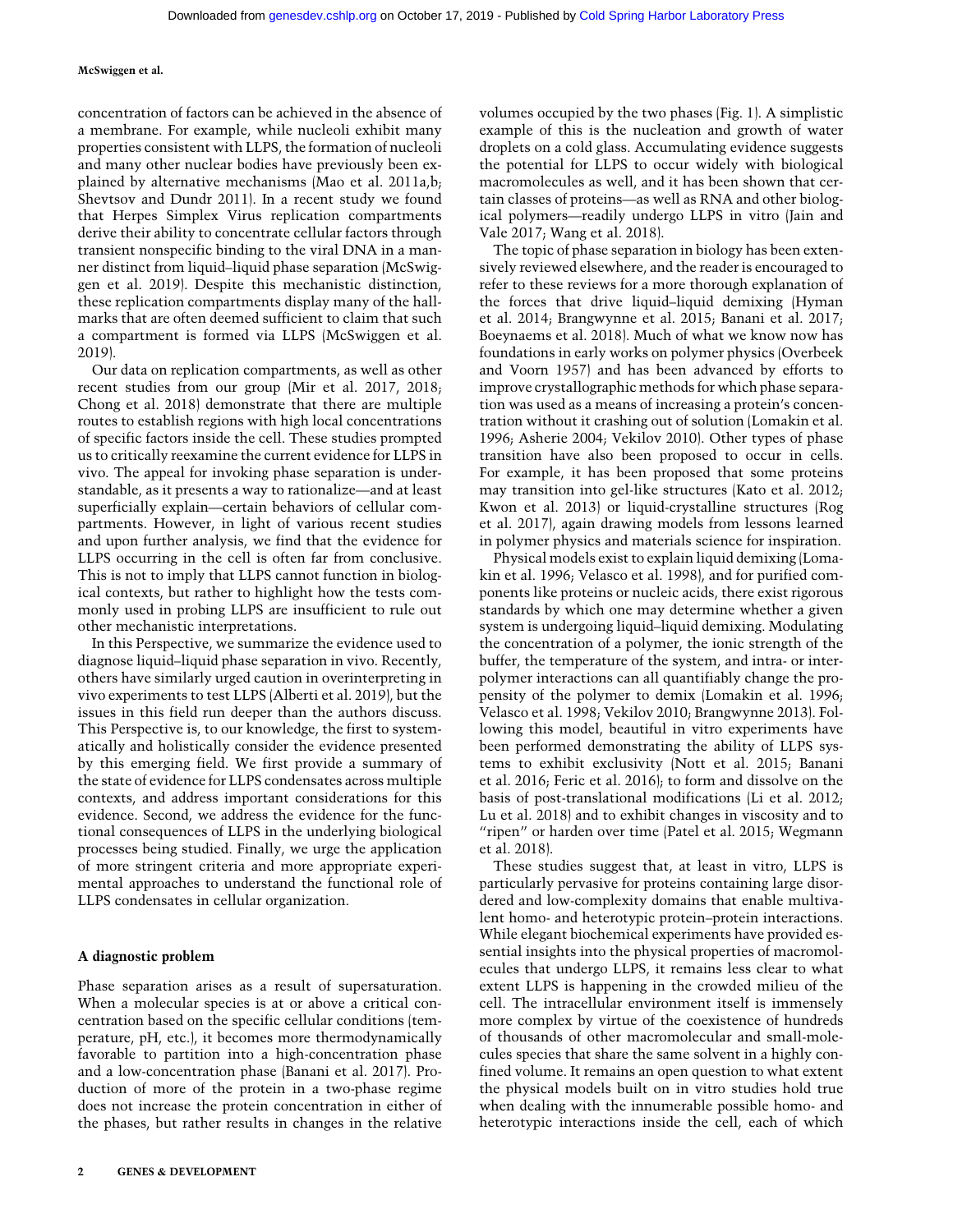

Figure 1. Liquid–liquid phase separation is a function of concentration. (A) A schematic of a phase diagram depicting under what set of environmental conditions (temperature, salt concentration, pH, etc.) the system will remain as a single phase or spontaneously form two phases. An increase in the y-axis would represent any environmental change that would weaken monomer interactions, e.g., increasing temperature. The dashed line depicts how the system responds to increasing protein concentration, further illustrated in B and C. (B) For proteins that can phase separate, at a certain critical concentration (c), droplets form. Past this critical concentration, production of more protein increases droplet size but does not change the concentrations in either phase, until eventually the concentrated phase entirely fills the space whereupon the system returns to the one-

phase regime  $[A]$ .  $[C]$  An illustration of the processes depicted in A and B as it occurs in the cell—in this hypothetical example, in the nucleus.

has the potential to facilitate or antagonize LLPS or molecular function.

In vivo, there is often much less control over the various parameters that should ideally be altered to test for LLPS to discriminate between it and other potential mechanisms. For example, while it is possible to tune, to a limited degree, parameters like the concentration of a few target proteins or the ionic strength of the solution, additional nontrivial controls are required to ensure that the resulting changes are not due to secondary effects as the cell responds to a changing environment.

#### An accumulation of qualitative evidence

The challenges of modulating parameters critical to validate phase transitions in vivo have led researchers to instead rely heavily on descriptive characteristics. Roundness as a proxy for surface tension, the ability to undergo fusion or fission, changes in refractive index, and dynamic rearrangement within the phase as measured by FRAP are all routinely used to diagnose LLPS in vivo, largely based on the observation that in vitro droplets display these same liquid-like behaviors. We examined 33 studies, collectively making claims for 50 examples of in vivo LLPS for a range of cellular systems and organisms (Table 1). Without drawing any specific conclusions regarding the quality of the data in a given study, we categorized evidence based on whether the study used qualitative descriptors (+) or quantitative measurements (+++) to assess a given criterion. For example, a study reporting that "the droplets were round and could be seen to "fuse" received a "+" for the "roundness" and "fusion/ripening" criteria, whereas a study that quantifies the degree of roundness or conservation of material after fusion received a "+++". If a criterion is not mentioned, or if the assay does not apply to the system under study, it received a

"−", and if it cites other literature that previously reported the claim, it received a "PR."

As LLPS is critically dependent on concentration, a crucial test to determine whether it is occurring is to identify a critical concentration above which droplets exist and below which they do not (Asherie 2004). Despite this critical dependence, the majority of the studies we examined performed all of their in vivo measurements using ectopic overexpression (Fig. 2). The degree of ectopic expression varies case-by-case, but many multi-phase systems are exquisitely sensitive to changes in concentration (indeed, this fact is often used to support the biological function of LLPS) (Alberti et al. 2019). Furthermore, at least in some cases, it has been suggested that cellular systems exist just on the cusp of a two-phase regime, in which case even the mildest overexpression could dramatically influence the outcome and interpretation of the data (Narayanan et al. 2019). Such overexpression introduces significant caveats into the conclusions that can be made from these studies.

Another surprising feature that stands out when examining the evidence in these studies is how heavily they rely on the descriptive properties of LLPS, rather than on quantitative tests. A majority of the cases reported roundness and observations of puncta fusion (48 and 35 out of 50 proteins, respectively), but the evidence provided is often a single image or movie, whereas few (six and eight examples out of 50, respectively) measure these behaviors in a quantitative manner (Fig. 2). Furthermore, with the exception of fluorescence recovery after photobleaching (FRAP) experiments—which have their own limits to be discussed in the next section—many studies only use qualitative observations or other indirect lines of evidence for LLPS in vivo.

One of the major considerations with these indirect measurements, particularly with roundness and fusion, is the fact that diffraction-limited features have a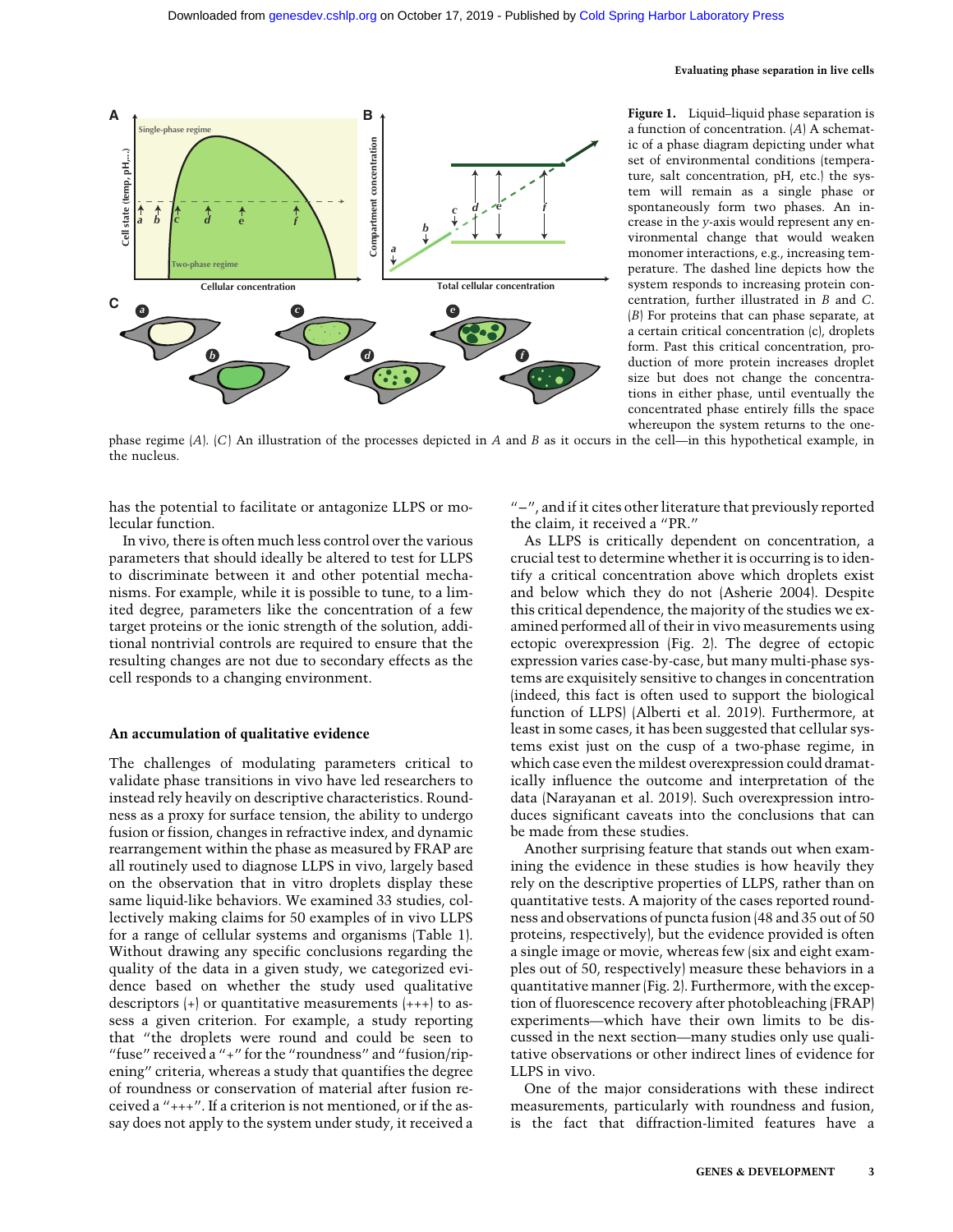| . And the case of the content of the content of the content of the content of the content of the content of the content of the content of the content of the content of the content of the content of the content of the conte |  |
|--------------------------------------------------------------------------------------------------------------------------------------------------------------------------------------------------------------------------------|--|
|                                                                                                                                                                                                                                |  |
|                                                                                                                                                                                                                                |  |
| .<br>.<br>.                                                                                                                                                                                                                    |  |

|                                                              |                    |                         |                                           |                                      |                                      |                        | Indirect in vivo evidence |                          |                                 |                               | Direct in vivo evidence  |                                  |
|--------------------------------------------------------------|--------------------|-------------------------|-------------------------------------------|--------------------------------------|--------------------------------------|------------------------|---------------------------|--------------------------|---------------------------------|-------------------------------|--------------------------|----------------------------------|
| Study                                                        | Location           | Compartment/<br>process | Protein (s)                               | Undergoes<br>in vitro<br><b>LLPS</b> | Endogenous<br>expression<br>or over- | Roundness              | Ripening<br>Fusion/       | Other<br>expts           | (seconds)<br>FRAP<br>$\tau l/2$ | Critical<br>Conc.             | strength<br>Temp/<br>Ion | molecular<br>behavior<br>Affects |
| et al. 2009<br>Brangwynne                                    | Cytplasm           | P Granules              | PGL-1                                     |                                      | ö                                    | $^{+}$                 | $^{+}$                    | $\overline{\phantom{a}}$ | 4.7                             |                               |                          | $\overline{\phantom{a}}$         |
| Brangwynne<br>et al. 2011                                    | Nucleus            | Nucleolus               | $\overline{1}$                            | $\overline{\phantom{a}}$             | Endo                                 | $+$<br>$+$             | $\ddagger$                | $^{+}$                   | $\overline{\phantom{a}}$        |                               |                          |                                  |
| Li et al. 2012                                               | Cytoplasm          | Cytoplasm               | and N-WASP)<br>synthetic SH3/<br>PRM (NCK | $+ +$                                | ö                                    | $^{+}$                 |                           |                          | ٣,                              |                               |                          |                                  |
| Nott et al.<br>2015                                          | Nucleus            | (granules)<br>Nuages    | $DDX-4$                                   | $+ +$                                | ö                                    | $^{+}$                 | $\ddagger$                | $^{+}$                   | 2.5                             | $+$                           | $+ +$                    | H                                |
| Molliex et al.<br>2015                                       | Cytoplasm          | Stress Granule          | hnRNPA1                                   | $+$<br>$+$                           | ö                                    | $^{+}$                 | $^{+}$                    |                          | 4.2                             | $^{+}$                        | I                        |                                  |
| et al. 2015<br>Altmeyer                                      | Nucleus            | Cell Stress             | EWS<br>TAF15<br><b>FUS</b>                | R<br>Æ<br>$\mathbb{R}$               | ö<br>ö<br>ö                          | $\overline{+}$         | $^{+}$<br>$^{+}$          | $^{+}$<br>$^{+}$         | $\mathbf{I}$                    | $\ddot{}$<br>$^{+}$<br>$^{+}$ |                          |                                  |
| Berry et al.<br>2015                                         | Nucleolus          | Nucleolus               | FIB-1                                     | $\overline{\phantom{a}}$             | Endo                                 | $^{+}$                 | $\ddot{}$                 | - I                      |                                 | $\ddagger$                    |                          |                                  |
| Patel et al.<br>2015                                         | Nucleus            | Stress Granule          | <b>FUS</b>                                | $\mathbb{R}$                         | ö                                    | $+ +$                  | $+$                       |                          | $\overset{*}{\tau}$             |                               |                          |                                  |
| $\begin{array}{c} \rm{Zhang~et~al.}\\ \rm{2015} \end{array}$ | Cytoplasm          | Whi3 droplets           | Whi-3                                     | $\ddagger$                           | Endo                                 | $+$<br>$+$             | $^{+}$                    | $\ddagger$               |                                 |                               |                          |                                  |
| Pak et al.<br>2016                                           | Nucleus            |                         | (NICD)<br>Nephrin                         | $\ddagger$                           | ö                                    | $\ddot{}$              | $\ddagger$                | $\overline{\phantom{a}}$ | マ                               | $^{+}$                        | J                        |                                  |
| Feric et al.<br>2016                                         | Nucleus            | Nucleolus               | NPM1<br>FIB <sub>1</sub>                  | $+ +$<br>$\ddagger$                  | ö<br>ö                               | $+ +$<br>$+ +$         | $\ddagger$<br>$\ddagger$  | $^{+}$<br>$\ddot{}$      | 64<br>75                        |                               |                          |                                  |
| Smith et al.<br>2016                                         | Cytoplasm          | P Granules              | $PGL-1$                                   | $+$                                  | Endo<br>Endo                         | $\ddot{}$<br>$\ddot{}$ |                           | $^{+}$                   | $\overline{\phantom{a}}$        |                               |                          | $\mathbf{I}$                     |
| Su et al. 2016                                               | Membrane<br>Plasma | Membrane<br>Plasma      | $\frac{\text{MEG-3}}{\text{LAT}}$         | $\ddagger$                           | ö                                    |                        | $\ddot{}$                 |                          | $\overline{12}$                 |                               |                          | $\overline{\phantom{0}}$         |
| Schmidt and<br>Rohatgi<br>2016                               | Nucleus            | Splicing                | TDP43                                     | PR                                   | ö                                    | $\frac{+}{+}$          | $^{+}$                    |                          | $\overline{15}$                 | $^{+}$                        |                          | $\overline{\phantom{a}}$         |
| Rosenzweig<br>et al. 2017<br>Freeman                         | Pyrenoid           | Carbon fixation         | Rubisco/EPYC1                             | $\overline{\phantom{a}}$             | <b>Both</b>                          | $^{+}$                 | $^{+}$                    | $^{+}$                   | $22 - 42$                       |                               |                          | $\frac{+}{+}$                    |
| Riback et al.<br>2017                                        | Cytoplasm          | Cell Stress             | Pab1                                      | $\ddagger$                           | Endo                                 | $^{+}$                 | I                         | I                        | $\overline{\phantom{a}}$        |                               | I                        | $\overline{\phantom{a}}$         |
| Larson et al.<br>2017                                        | Nucleus            | Heterochromatin         | HPla                                      | $_+^+$                               | öË                                   | $^{+}$                 | $\overline{\phantom{a}}$  | $\ddot{}$                | $\overline{\phantom{a}}$        |                               | $\mathsf{I}$             | $\mathsf{I}$                     |
| Strom et al.<br>2017                                         | Nucleus            | Heterochromatin         | HP <sub>1a</sub>                          | $\overset{+}{+}$                     | Endo                                 | $+$<br>$+$             | $\ddagger$                | $^{+}$                   | $2 - 5$                         | $^{+}$                        | $\mathsf{l}$             | $\ddagger$                       |
|                                                              |                    |                         |                                           |                                      |                                      |                        |                           |                          |                                 |                               |                          | Continued                        |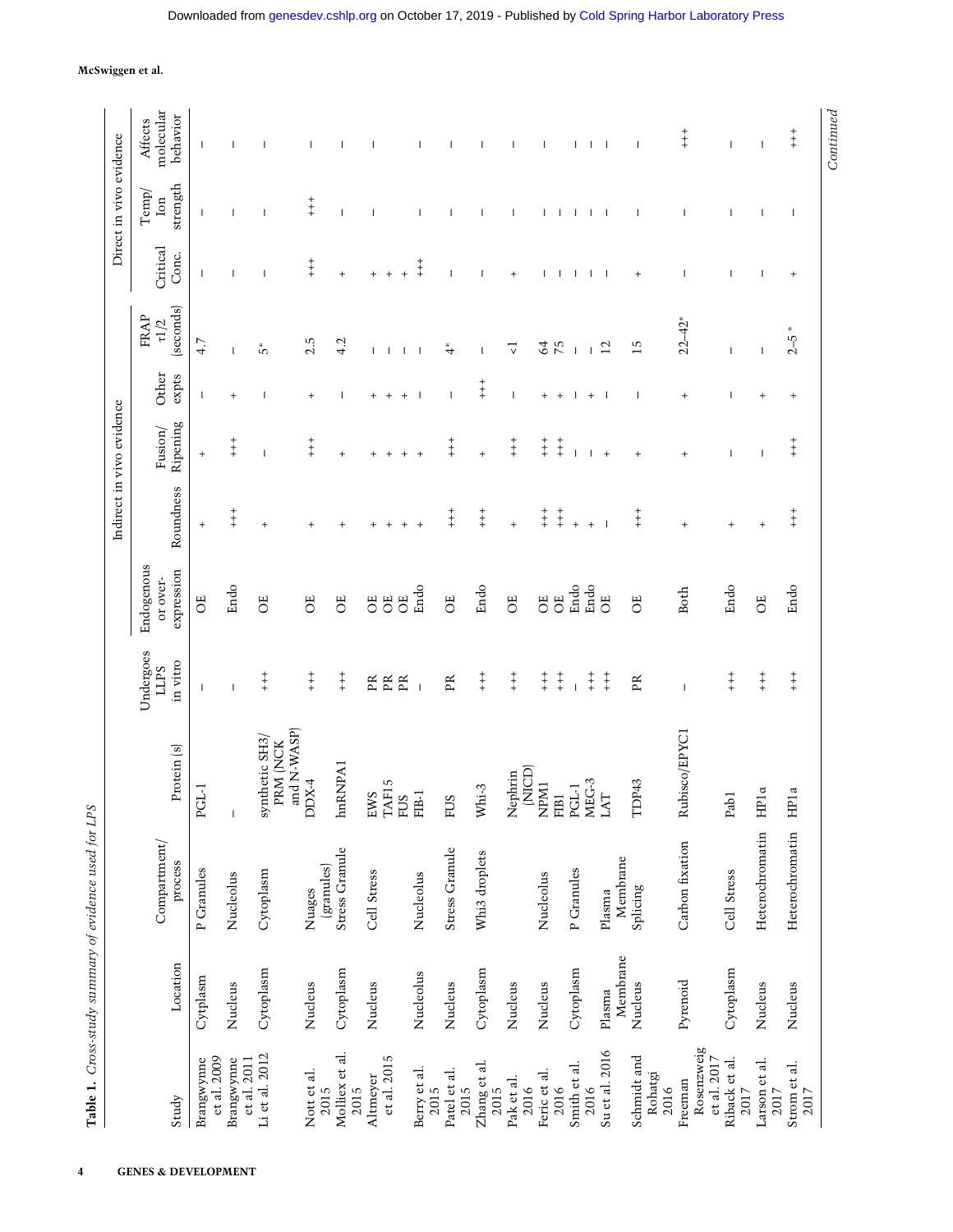Table 1. Continued Table 1. Continued

|                                 |              |                         |                                      |                         |                        |           | Indirect in vivo evidence |                                            |                                   |                          | Direct in vivo evidence           |                          |
|---------------------------------|--------------|-------------------------|--------------------------------------|-------------------------|------------------------|-----------|---------------------------|--------------------------------------------|-----------------------------------|--------------------------|-----------------------------------|--------------------------|
|                                 |              |                         |                                      | Undergoes               | Endogenous             |           |                           |                                            | FRAP                              |                          | $\mathrm{Temp}/% \mathbb{Z} _{2}$ | Affects                  |
| Study                           | Location     | Compartment/<br>process | Protein (s)                          | in vitro<br><b>SdTT</b> | expression<br>or over- | Roundness | Ripening<br>Fusion/       | Other<br>expts                             | (seconds)<br>$\tau l/2$           | Critical<br>Conc.        | strength<br>$\lim$                | molecular<br>behavior    |
| ${\it et}$ al. 2017<br>Woodruff | Cytoplasm    | Centrosome              | $S$ -CICS                            | $_+^+$                  | ö                      | $^{+}$    | $\mathsf{l}$              | $^{+}$                                     | $\geq 100$                        | $\overline{\phantom{a}}$ | $\mathsf{l}$                      |                          |
| Shin et al.                     | (centrosome) | Synthetic               |                                      | ΕŘ                      | ö                      |           |                           |                                            | 137                               |                          |                                   |                          |
| 2017                            | Cytoplasm    |                         | Opto-FUS<br>Opto-hnRNPA1             | $\mathbb{R}$            | ö                      |           |                           |                                            | 344                               | $+ +$                    | $\mathsf{l}$                      |                          |
|                                 |              |                         |                                      | $\mathbb{R}$            | ö                      |           | $\ddot{}$                 |                                            | 476                               | $\overline{\phantom{a}}$ | -1                                | $\overline{\phantom{a}}$ |
| Du and Chen                     | Cytoplasm    | Innate immune           | Opto-DDX4<br>cGAS                    | $\ddagger$              | ö                      |           |                           | $\ddot{}$                                  | $\ddot{q}$                        | $\overline{\phantom{a}}$ | $\overline{\phantom{a}}$          |                          |
| Maharana<br>2018                | Nucleus      | Splicing                |                                      | $\ddagger$              | ö                      |           |                           |                                            |                                   |                          |                                   |                          |
| et al. 2018                     |              |                         | FUS<br>hnRNPA1                       | $\ddagger$              | 5                      |           |                           |                                            | $\overline{\phantom{a}}$          |                          |                                   |                          |
|                                 |              |                         | TDP43                                | $\ddagger$              | ö                      |           |                           | $\ddot{}$                                  | $\overline{\phantom{a}}$          |                          |                                   |                          |
|                                 |              |                         | EWSR1                                | $\ddagger$              | ö                      |           |                           | $\ddot{}$                                  | $\mathbf{I}$                      |                          |                                   |                          |
|                                 |              |                         | TAF15                                | $\ddagger$              | ö                      |           |                           | $\ddot{}$                                  |                                   |                          |                                   |                          |
| Sabari et al.                   | Nucleus      | Transcription           | MED1<br>BRD4                         | $\ddagger$              | Endo                   |           |                           | $\ddagger$                                 | $\overset{*}{\mathcal{L}}$        |                          |                                   |                          |
| 2018                            |              |                         |                                      | $\ddagger$              | Endo                   |           |                           | $_+^+$                                     | $\stackrel{*}{\rightharpoondown}$ |                          |                                   |                          |
| Cho et al.                      | Nucleus      | Transcription           | RPB1                                 | $\mathbb{R}$            | Endo                   |           | $\ddagger$                | $\overset{+}{+}$                           | $\stackrel{*}{\supset}$           |                          | $\mathbf{I}$                      | $\overline{\phantom{a}}$ |
| 2018                            |              |                         | MED19                                | $\overline{1}$          | Endo                   |           | $\ddagger$                | $\overset{+}{+}$                           | $\sum_{i=1}^{n}$                  |                          | $\mathbf{I}$                      | -1                       |
| Boija et al.<br>2018            | Nucleus      | Transcription           | OCT4                                 | $\ddagger$              | <b>Both</b>            |           | $\overline{1}$            | $\overline{+}$                             |                                   | $\overline{\phantom{a}}$ | $\mathbf{I}$                      | - 1                      |
| Lu et al. 2018                  | Nucleus      | Transcription           |                                      | $+ +$                   | ö                      |           | $^{+}$                    | $\ddot{}$                                  |                                   | L                        | L                                 | L                        |
| Dine et al.<br>2018             | Cytoplasm    | Synthetic               | Cyclin-T1<br>Synthetic FUS<br>fusion | PŘ                      | ö                      |           | $\overline{+}$            | $\overline{\phantom{a}}$                   | 144                               | $+$                      | $\overline{\phantom{a}}$          |                          |
| et al. 2018<br>Bouchard         | Nucleus      | SPOP droplets           | SPOP/DAXX                            | $+$                     | ö                      |           | $^{+}$                    | $+$<br>$+$                                 | Ī                                 |                          | J.                                |                          |
| Shin et al.<br>2018             | Nucleus      | Synthetic               | BRD4/Cas9<br>Synthetic               | $\mathbb{R}$            | ö                      |           | $^{+}$                    | $^{+}$                                     | $25*$                             | $\mathsf{I}$             | п                                 | $\mathbf{I}$             |
| et al. 2018<br>Franzmann        | Cytoplasm    | Cell stress             | Sup $35$                             | $\ddagger$              | Endo                   |           | J.                        | $\mathbf{I}$                               | $\overline{\phantom{a}}$          | $\overline{\phantom{a}}$ | J.                                | $\mathsf{l}$             |
| Bracha et al.                   | Nucleus;     | Synthetic               | Opto-FUS                             | Ę                       | ö                      |           | $^{+}$                    | $\begin{array}{c} + \\ + \\ + \end{array}$ | 27.5                              | $\ddagger$               | I.                                |                          |
| 2018                            | cytoplasm    |                         | Opto-hnRNPA1                         | EK<br>ER                | ö                      |           | $\mathbf{I}$              | $\overline{\phantom{a}}$                   |                                   |                          | $\mathbf{I}$                      |                          |
|                                 |              |                         | Opto-TDP43                           |                         | 5                      |           | $\mathbf{I}$              | $\mathbf{I}$                               |                                   |                          | $\mathbf{I}$                      |                          |
|                                 |              |                         | Opto-DDX4                            | $\mathbb{R}$            | 5                      |           | Ι.                        | $\mathbf{I}$                               |                                   |                          | Ι.                                |                          |
|                                 |              |                         | Opto-PGL1<br>ERa                     | $\overline{1}$          | ö                      |           | $\mathbf{I}$              | $\mathsf I$                                |                                   |                          | -1                                |                          |
| Nair et al.<br>2019             | Nucleus      | Transcription           |                                      | $\ddagger$              | 5                      |           | $\overline{\phantom{a}}$  | $\frac{+}{+}$                              | ७<br>15.                          |                          | $\mathbf{I}$                      |                          |
|                                 |              |                         |                                      |                         |                        |           |                           |                                            |                                   |                          |                                   | Continued                |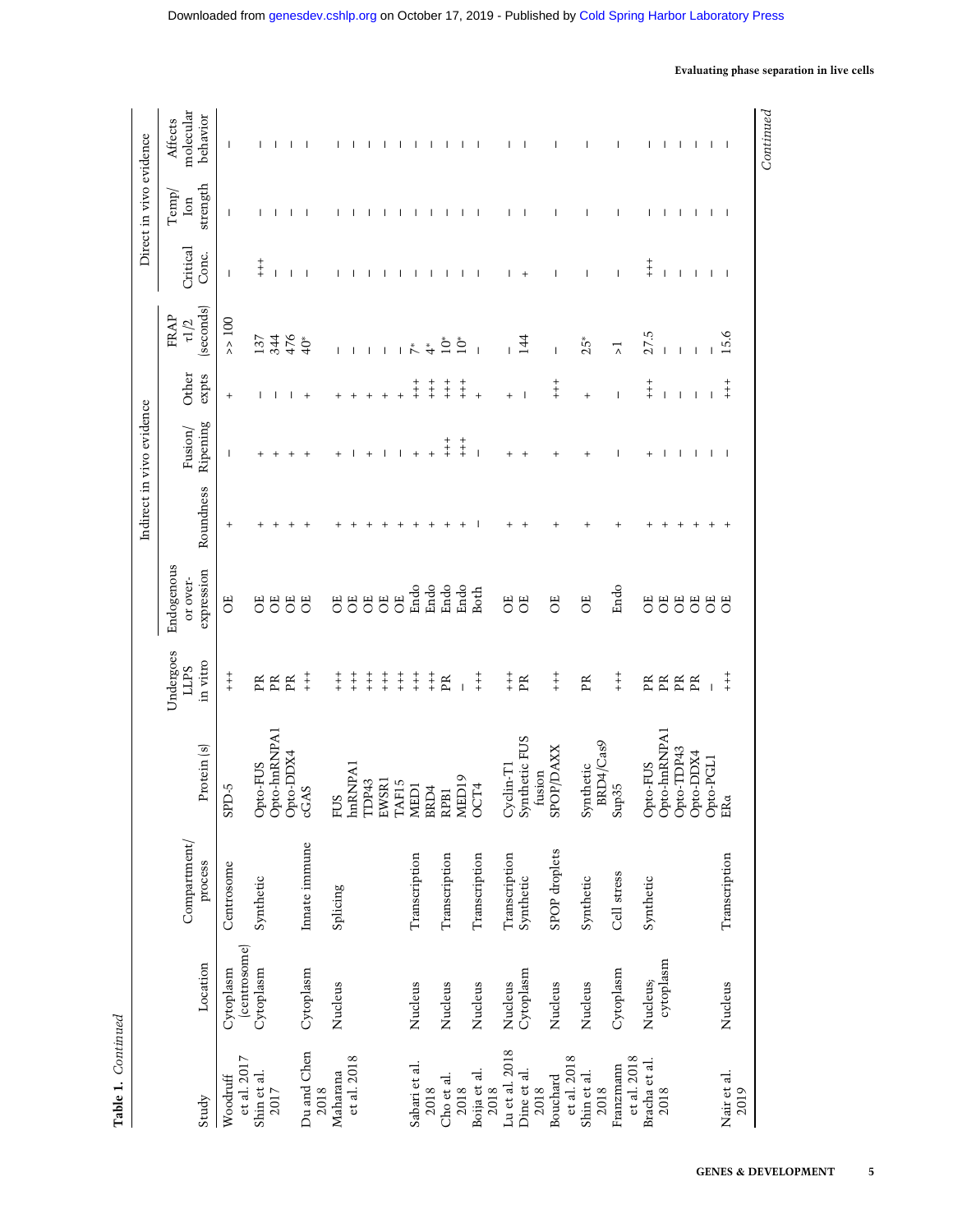| ı |  |
|---|--|
|   |  |
| ٠ |  |

 $\overline{ }$ 

6 GENES & DEVELOPMENT

|                                   |                   |                |                     |                       |           | Indirect in vivo evidence |       |                                  |                 | Direct in vivo evidence                                                 |                                  |
|-----------------------------------|-------------------|----------------|---------------------|-----------------------|-----------|---------------------------|-------|----------------------------------|-----------------|-------------------------------------------------------------------------|----------------------------------|
|                                   | <b>Jompartmen</b> |                | Indergoes<br>LLPS   | ndogenous<br>or over- |           |                           | Other | $FRAP$<br>$\tau 1/2$<br>seconds) | <b>Critical</b> | $\begin{array}{c}\mathrm{Temp}/\mathrm{Im}p/\\ \mathrm{Ion}\end{array}$ | Affects<br>molecular<br>behavior |
| Location                          | process           | Protein (s)    | in vitro            | xpression             | Roundness | Fusion/<br>Ripening       | expts |                                  | Conc.           |                                                                         |                                  |
| utnam et al. Cytoplasm P Granules |                   | MEG-3<br>PGL-3 | $+$<br>$+$<br>$+ +$ | Endo<br>Endo          |           | I                         |       | 128-384                          |                 |                                                                         |                                  |

process that generates the droplet. "Undergoes LLPS in vitro" is scored on whether the protein in question can form droplets when biochemically purified. "Endogenous or overdata were shown, we estimated the t<sub>1/2</sub> from the plots and have marked these values with an asterisk<sup>\*</sup>). "Critical conc." is awarded if the study demonstrated that there is a unique critical concentration above which droplets form. Experiments that suggest the existence of such a concentration but could not measure it were given a "+". "Temp/ion A summary of 33 papers that explicitly claim in the text to observe liquid-liquid phase separation in cells in vivo. The list is by no means exhaustive, but manuscriptss were chosen from those that are considered pivotal and/or highly cited and in an attempt to represent a broad variety of cellular systems and compartments. The shaded rows are from a single study, which may have involved multiple proteins, each of which has its own line. "Compartment/process" is either the subcellular location of the droplet or the cellular expression" is whether the in-cell or in-organism experiments were through tagging the endogenous locus ("endo"), or whether the labeled protein was added exogenously. Any degree of expression above the endogenous protein level was considered overexpression for the purposes of this analysis. "Roundness" is whether the study measured or commented on the shape of the droplets. "Fusion/ripening" is whether the study observed or commented on fusion events, in this case a "+++" was assigned if the study showed that droplet fusions preserved the total protein content through measurements of intensity, size, etc. "Other expts" is meant to broadly capture other experiments that are used to support the evidence that the system is undergoing LLPS. Commonly this involves the use of 1,6-Hexanediol, tests of dependence on particular protein domains, tests of cosegregation with other cellular components, or others. "FRAP  $[t_{1/2}]''$  is the halftime of recovery from a FRAP experiment. In the case where this value was not reported but the FRAP A summary of 33 papers that explicitly claim in the text to observe liquid–liquid phase separation in cells in vivo. The list is by no means exhaustive, but manuscriptss were chosen from those that are considered pivotal and/or highly cited and in an attempt to represent a broad variety of cellular systems and compartments. The shaded rows are from a single study, which may have involved multiple proteins, each of which has its own line. "Compartment/process" is either the subcellular location of the droplet or the cellular process that generates the droplet. "Undergoes LLPS in vitro" is scored on whether the protein in question can form droplets when biochemically purified. "Endogenous or overexpression" is whether the in-cell or in-organism experiments were through tagging the endogenous locus ("endo"), or whether the labeled protein was added exogenously. Any degree of expression above the endogenous protein level was considered overexpression for the purposes of this analysis. "Roundness" is whether the study measured or commented on the shape of the droplets. "Fusion/ripening" is whether the study observed or commented on fusion events; in this case a "+++" was assigned if the study showed that droplet fusions preserved the total protein content through measurements of intensity, size, etc. "Other expts" is meant to broadly capture other experiments that are used to support the evidence that the system is undergoing LLPS. Commonly this involves the use of 1,6-Hexanediol, tests of dependence on particular protein domains, tests of cosegregation with other cellular components, or others. "FRAP (t<sub>1/2</sub>)" is the halftime of recovery from a FRAP experiment. In the case where this value was not reported but the FRAP data were shown, we estimated the t<sub>1/2</sub> from the plots and have marked these values with an asterisk(\*). "Critical conc." is awarded if the study demonstrated that there is a unique critical concentration above which droplets form. Experiments that suggest the existence of such a concentration but could not measure it were given a "+". "Temp/ion strength" is awarded if the study shows droplet formation is dependent on the temperature of the cells, or the ion concentration of the cells. Finally, "Affects molecular behavior" strength" is awarded if the study shows droplet formation is dependent on the temperature of the cells, or the ion concentration of the cells. Finally, "Affects molecular behavior" is awarded if the study can show that the droplets have an effect on the behavior of molecules inside, outside, or entering/exiting the droplet through an assay other than FRAP. is awarded if the study can show that the droplets have an effect on the behavior of molecules inside, outside, or entering/exiting the droplet through an assay other than FRAP.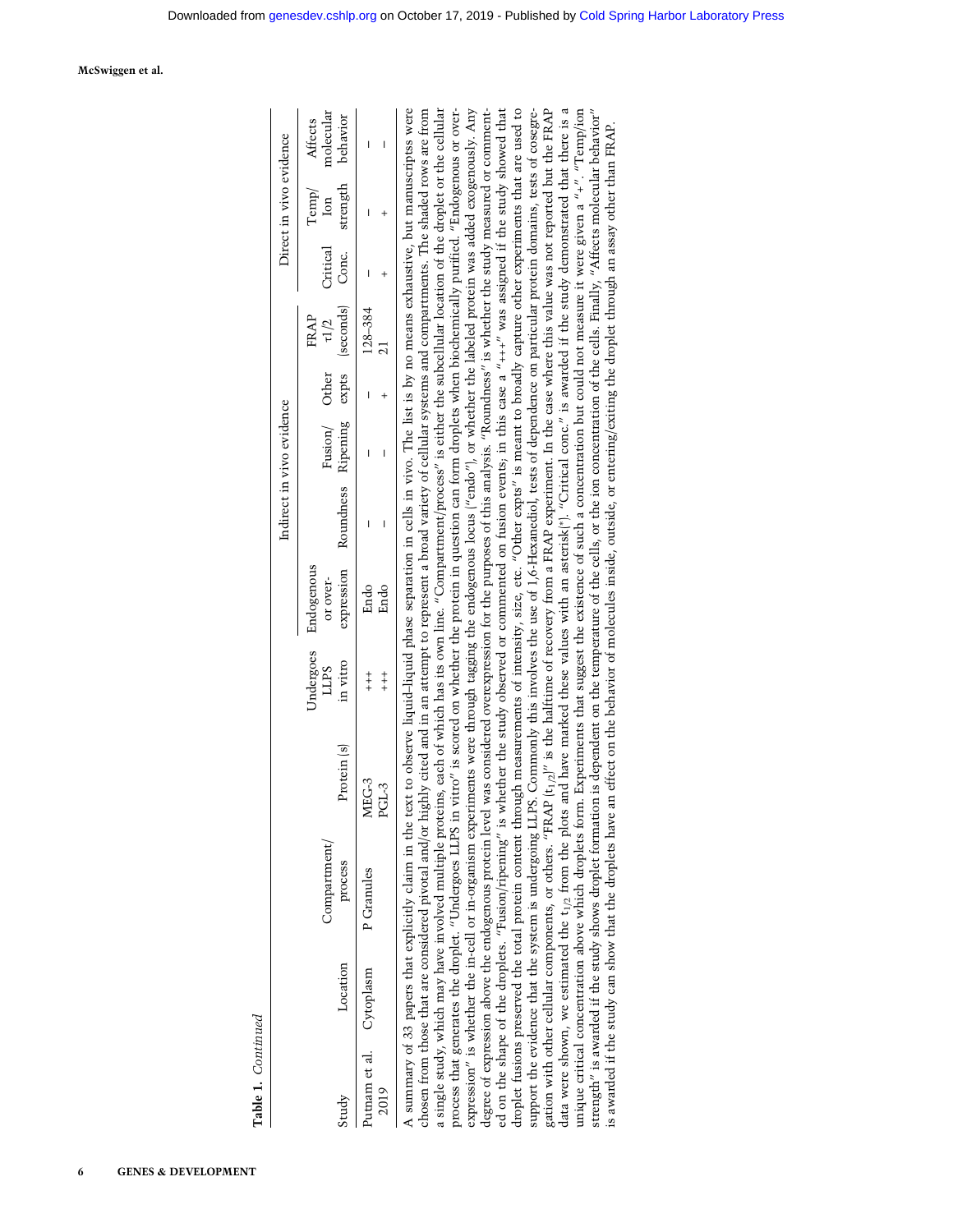

Figure 2. Evidence for LLPS in cells is largely phenomenological. (A) A bar graph quantifying the use of descriptive or phenomenological criteria in the studies from Table 1, separated into experiments that are performed on the endogenous protein (knock-in, KI) compared with those in overexpression systems (OE). The x-axis is the number of proteins from the 33 studies that were claimed to display that evidence. (B) A simulated example of how diffraction-limited fluorescence imaging can obscure fine features. The top row depicts various simulated structures, and the bottom row is the image acquired by the microscope detector.  $(C)$  A bar graph quantifying the use of assays which give direct evidence for LLPS in vivo. "Any direct evidence" is any example which demonstrated at least one of the categories of direct evidence. See Table 1.

tendency to look round and can obscure the true underlying structure. This is especially true if the size of the features is near to, or below, the resolution of the system (Fig. 2B), as is the case for many putative LLPS systems (Boija et al. 2018; Cho et al. 2018; Maharana et al. 2018; Sabari et al. 2018; Guo et al. 2019). These incipient attempts at characterizing putative LLPS condensates in vivo using various imaging modalities show promise, but also underscore a potential confounding challenge. Roundness, for example, can be measured but is often provided only as a snapshot to judge by. This is exacerbated by the post-processing and image representation methods that may or may not have adhered to standards that control for inconsistent image processing, rendering the data difficult to evaluate. Such artifacts become less of a concern as the compartments under study become larger, but even relatively large membraneless structures can display a striking degree of structural detail when examined with higher resolution (West et al. 2016; Fei et al. 2017). As this field matures, journals will need to do a better job of monitoring the image-processing pipeline to ensure unbiased image representation and a more quantitative treatment of the data.

Other commonly used assays test the importance of particular protein domains for phase separation, either through truncation/modification experiments, or through perturbing weak hydrophobic interactions by treatment

with 1,6-hexandiol. Here again, while the experiments can be useful to identify important protein domains for protein–protein and protein–nucleic acid interactions which can give rise to puncta inside the cell, they are insufficient to diagnose whether these puncta arise through phase separation or through other mechanisms. Additionally, while hexanediol does disrupt some weak interactions that may lead to LLPS, it is also known to increase membrane permeability and can even cause the formation of aberrant puncta on its own (Kroschwald et al. 2017).

We briefly discussed a striking case of how using only indirect, phenotypic observations can lead to the wrong conclusion. Here, viral replication compartments formed during lytic Herpes Simplex Virus infection were shown to satisfy all of the descriptive characteristics of LLPS in vivo (McSwiggen et al. 2019). Replication compartments are round, they undergo fusion as they grow, they clearly have a different refractive index than the surrounding nucleoplasm, and they recruit many proteins that have themselves been shown to undergo LLPS in vitro (Taylor et al. 2003; Chang et al. 2011; McSwiggen et al. 2019). Given only these qualitative descriptors it would be easy to conclude that this was yet another example of a nuclear compartment generated through the generally accepted mechanisms leading to LLPS. Yet, when we performed quantitative measurements to directly assess LLPS, we were surprised to find that the replication compartments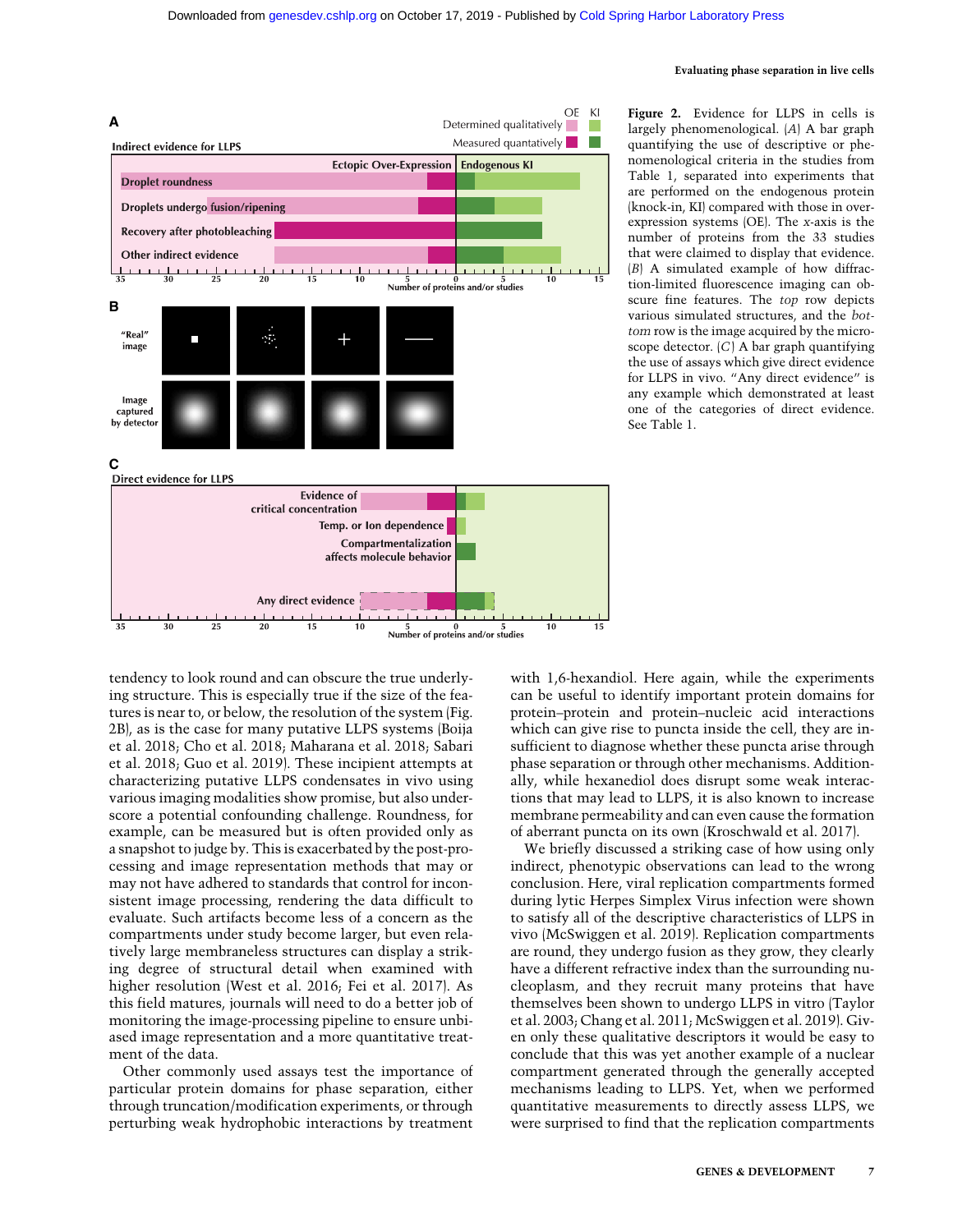form via entirely different mechanisms. In particular, super-resolution imaging demonstrates that the compartments emerge at variable concentrations of the component molecules unlike the behavior that is predicted by a bona fide condensate phase diagram (Fig. 1), and that within each compartment the concentration of such molecules is not uniform nor randomly distributed as one would expect from a liquid state (Boeynaems et al. 2018). Moreover, using single particle tracking to follow molecules as they explore the replication compartments revealed no change in diffusion coefficient compared to the surrounding nucleoplasm, nor any evidence of an energetic barrier to entering or leaving the compartments (McSwiggen et al. 2019).

This counterexample underscores the importance of using quantitative assays that can more appropriately diagnose LLPS, rather than relying solely on descriptive ones. Unfortunately, only 14 of the 52 instances we examined reported data that could be said to be a necessary feature of LLPS (Table 1; Fig. 2C), and in only six instances was the evidence quantitative. The rest share the same descriptive criteria, but cannot be said to conclusively demonstrate LLPS in favor of other explanations, particularly in light of the example seen with replication compartments. Commonly, studies first demonstrate in vitro that a given protein is capable of undergoing LLPS. However, care should be taken when interpreting these results, as even hemoglobin and other well-folded, purified proteins can be induced to undergo LLPS in vitro given the right conditions and crowding agents (Heller et al. 1996; Galkin et al. 2002; Asherie 2004).

One cellular system in particular where current enthusiasm for LLPS has vastly outpaced the evidence is in transcription regulation mediated by enhancers, where it has been emphatically postulated by many to be dependent on a process of phase separation (Hnisz et al. 2017; Boija et al. 2018; Cho et al. 2018; Lu et al. 2018; Sabari et al. 2018; Shrinivas et al. 2018; Guo et al. 2019; Nair et al. 2019). Single-molecule experiments tracking the behavior of clusters of molecules, thought to be located at enhancers or other active DNA elements, highlight the problems of this particular interpretation (Cisse et al. 2013; Liu et al. 2014; Mir et al. 2017, 2018; Boehning et al. 2018). The observation that the clusters themselves appear and disappear with extremely short half-lives and do so heterogeneously throughout the nucleus is inconsistent with our current understanding of the formation of thermodynamically driven LLPS condensates. Indeed, transcription factor hubs in the nucleus can appear with sizes and distributions largely independent of the factor's total nuclear concentration (Mir et al. 2017), in stark contrast to the LLPS model.

While there is clearly excitement and merit in the idea that LLPS could explain long-standing questions as to how transcription factors—especially their intrinsically disordered activation domains—mechanistically drive transcription, and how this process is coordinated (Kwon et al. 2013; Hnisz et al. 2017), the evidence for LLPS formation during transcription actually occurring in cells is some of the most phenomenological. Here, in particular, the experiments that can definitively support or disprove LLPS are especially challenging. Their small size and highly dynamic nature makes them prone to misinterpretation based on morphology and their constituent molecules' propensity to interact not only with each other, but with host genomic DNA and RNA through multiple types of interactions, makes meaningful perturbations difficult. In light of the data from herpesvirus showing that nonspecific binding to DNA can evoke many of the same descriptive behaviors, and given recent evidence that accessible DNA sites are spatially clustered in the nucleus (Xie et al. 2019), it is probable that alternative models other than LLPS can better explain the data that these studies have presented.

It is for the reasons outlined above that in our recent studies we have very purposefully avoided using the terms LLPS/condensate to describe the formation in vivo of transient local high-concentration biomolecules, in favor of the more agnostic term "hubs" (Mir et al. 2017, 2018; Boehning et al. 2018; Chong et al. 2018). This distinction is more than simply a semantic difference; as carefully outlined above, they represent distinct molecular mechanisms. Our use of the term hubs should not be construed to mean that we don't believe LLPS may be a potential mechanism for their formation. Rather, we prefer the more agnostic term precisely because we currently lack enough evidence to make definitive conclusions. Unless the biological systems represented in Table 1 can satisfy the mechanistic characteristics for LLPS condensates in vivo, along with robust evidence for functional consequences, one cannot exclude the strong possibility that the compartment in question could be forming through various cellular processes distinct from phase separation. As such, alternative models should be pursued without bias at this stage rather than treat LLPS as the null hypothesis.

### FRAP is not a test of "liquid-like" properties

Aside from the ability to undergo LLPS in vitro, our review of the literature highlighted that one of the most commonly used "gold standard" assays to diagnose a compartment as "liquid-like" is Fluorescence Recovery After Photobleaching (FRAP) (Fig. 2A). In these studies, the fluorescence recovery of a labeled protein within that compartment is assumed to imply rapid reorganization or exchange of the liquid within. As a technique, FRAP has been used extensively to measure the dynamics of protein exchange and interactions in the plasma membrane, nucleus, and specific organelles. In FRAP it is assumed that the photobleached molecules will diffuse away from the bleach spot and be replaced with new fluorescent molecules, resulting in a recovery of fluorescent signal (Fig. 3A; Sprague and McNally 2005).

Despite the prevalence of using FRAP as the "gold standard" for LLPS, there are considerable potential caveats that should be considered when interpreting the data. First and foremost, the recovery of fluorescence is not unique to freely diffusing molecules in solution. Even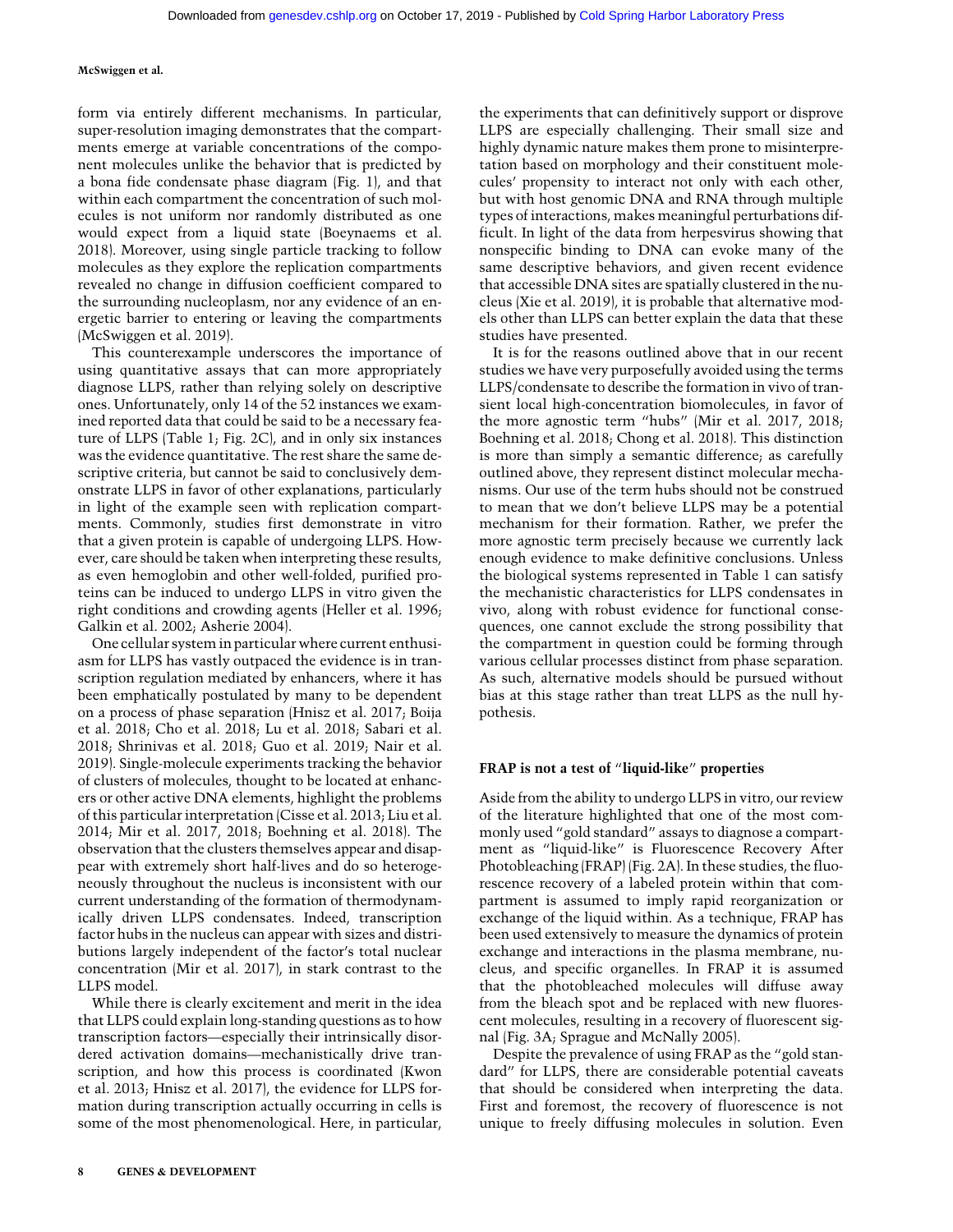

Figure 3. Fluorescence recovery is misleading as an assay for LLPS. (A) A schematic of a Fluorescence Recovery After Photobleaching experiment. Fluorescent molecules in the cell are bleached with a strong laser in one spot and the signal is allowed to recover over time. In simple diffusion, as is expected in a liquid like a phase-separated domain, mixing of bleached and unbleached molecules is only governed by diffusion. In the case where some molecules may bind to an immobile element, diffusing molecules will mix first before the bound molecules can unbind and exchange. (B) Binding and diffusion have different impacts on the rate of recovery and extent of signal recovery. There are many methods to analyze FRAP data, the simplest being measuring the half-life of recovery  $(t_{1/2})$ . If the molecule under study has a high rate of diffusion compared to its binding rate, modulating the size of the bleach spot (dashed circles in A) will not affect the recovery (dashed lines). If diffusion is the limiting factor, as predicted by LLPS, then the size of the bleach spot should affect the  $t_{1/2}$  of the curve.  $(C)$  Reported  $t_{1/2}$  times from the studies in Table 1. Cases where the same protein or protein domain have been measured more than once are indicated by connected lines. A few such examples have been labeled for reference. Bolded circles represent measurements on endogenous proteins while the other measurements are in overexpression conditions.

proteins that engage in stable, high-affinity binding interactions can show recovery (Teves et al. 2016; Hansen et al. 2017; Lawrence et al. 2018). Fluorescence recovery has a complex dependence on several parameters, including the diffusion coefficient and the concentration of the molecule being measured; the rate of its association with binding partners and their diffusion coefficients; the number and affinity of binding partners; and the technical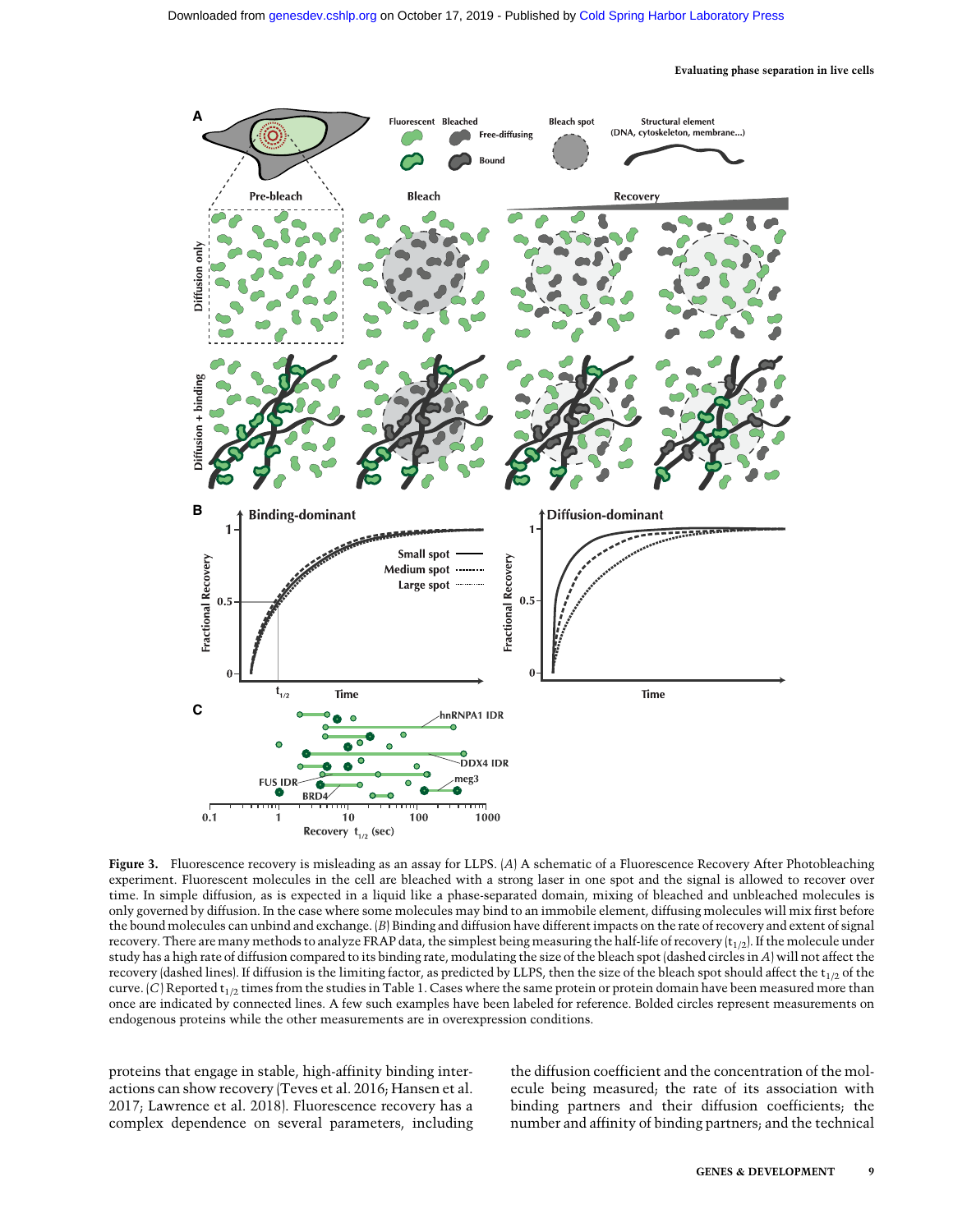considerations of the microscope and detectors being used (Mueller et al. 2010). Changes in any one of these parameters can influence the rate at which a bleached spot recovers. Modelling the recovery can provide quantitative insight into the underlying molecular dynamics (diffusion, binding, etc.), but it is well known that different model choices can lead to contradictory conclusions (Sprague et al. 2004; Sprague and McNally 2005; Mueller et al. 2010; Mazza et al. 2012).

It should therefore be of great concern—if ultimately unsurprising—that studies measuring FRAP in supposedly phase-separated compartments have reported subsecond (Patel et al. 2015) to minutes-long recoveries (Dine et al. 2018) for droplets generated from the very same IDR (Fig. 3). Indeed, the recovery times in the studies we examined spanned nearly three orders of magnitude, and in all cases fluorescence recovery was central to the argument that the compartment in question was phase separated (Fig. 3B).

Setting aside concerns that the range of recovery halflives calculated spans a huge range, these one-off diffusion measurements prove little, as there are many potential biological mechanisms that may provide the same result. In-depth treatments of how binding, diffusion, and concentration affect recovery dynamics have been compiled elsewhere (Sprague and McNally 2005; Sprague et al. 2004; Mueller et al. 2010), including theoretical considerations for cases when molecules are not homogenous in solution such as in putative LLPS condensates (Sprague et al. 2006). All of which is to say that there are many physical models that can be fitted to the same fluorescence recovery curve, which makes the calculated results deeply sensitive to the chosen model. One of the major revelations that live-cell imaging has provided to biology is an appreciation for how unexpectedly dynamic molecular processes are in cells. Binding events of protein complexes that were previously expected to last in the regime of minutes to hours, based on in vitro biochemical work, actually only last for tens of seconds, even for relatively stable protein complexes (Ho et al. 2017; Teves et al. 2018). Claims of a "liquid-like rate of fluorescence recovery" (Sabari et al. 2018) therefore grossly oversimplify the potential number of models that could explain such a recovery rate.

Some groups have taken additional measures in their FRAP experiments to directly address the "liquid-like" nature of the putative compartment by partially bleaching a compartment and looking for signs of internal rearrangement, which would be suggestive of a liquid state (Patel et al. 2015). These experiments are an improvement over reporting a single recovery time, but they should still be interpreted cautiously unless control experiments are provided. One critical control, for example, is to demonstrate that the rate of recovery is dominated by diffusion rather than by binding (Sprague and McNally 2005). This can be shown by testing whether recovery is dependent on the size of the bleach spot (Fig. 3C). Further, for these experiments to be conclusive, it should be shown that the entire fluorescence signal is within the linear range of the detector, and that the recovery is only explained by internal rearrangement rather than an influx of fluorescent molecules from outside.

Recent work on FRAP specifically in LLPS systems addresses some of the above concerns, particularly with an eye to in vitro FRAP experiments (Taylor et al. 2019). Although Taylor and colleagues explicitly ignore the role of long binding events in modeling FRAP recovery—an aspect that is almost certainly not valid for many instances of LLPS in cells—they nevertheless raise many useful points. Most importantly, they show that using a bleach spot size that is similar to the size of the underlying droplet can greatly affect the resulting recovery (Taylor et al. 2019). This imposes significant restrictions on in vivo FRAP measurements, where most cellular compartments are too small to reasonably perform FRAP on because of hard physical limitations. As a result, there are instances where FRAP cannot offer meaningful insights into whether a compartment is a separate liquid phase. If recovery rates spanning nearly three orders of magnitude can all be interpreted as LLPS, then the assay becomes problematic. On its own, FRAP cannot distinguish between a separate liquid droplet and a collection of molecules generated by any number of alternate mechanisms.

#### Searching for the functional significance

In the previous two sections, we have discussed how the evidence for phase separation in vivo in any given biological system is often far from conclusive. This is not to say that the compartments in question are indeed formed by a mechanism other than LLPS, but rather to highlight the significant uncertainty that still lingers. In the fullness of time, it may come to pass that some of these different putative examples of LLPS indeed turn out to be bona fide examples of phase separation. Even if this were the case, there still exists the more fundamental issue regarding functional significance of LLPS.

The observation that some cellular compartments behave like separate liquid phases has prompted speculation for a number of possible functional consequences. It has been speculated that LLPS compartments might function to facilitate cellular reactions/interactions, they may work to sequester some cellular components away from an unwanted reaction/interaction, or they may buffer the effective concentration of a given component within the cell (Bergeron-Sandoval et al. 2016; Banani et al. 2017). Briefly, the rationale behind facilitating reactions is relatively straightforward: If a select set of reactants exists at higher concentrations within a particular compartment, the reactions they perform will generally occur with much faster kinetics. The contrapositive is expected if a system is acting to sequester molecules away from a given reaction. The hypothesis that LLPS may be used to effectively buffer cells from fluctuations in cellular concentrations builds on the fact that LLPS occurs at a critical concentration, above which the solution phase separates (Oltsch et al. 2019). Thus, overproduction only results in the growth of droplets without further increasing the concentrations in either the dilute or concentrated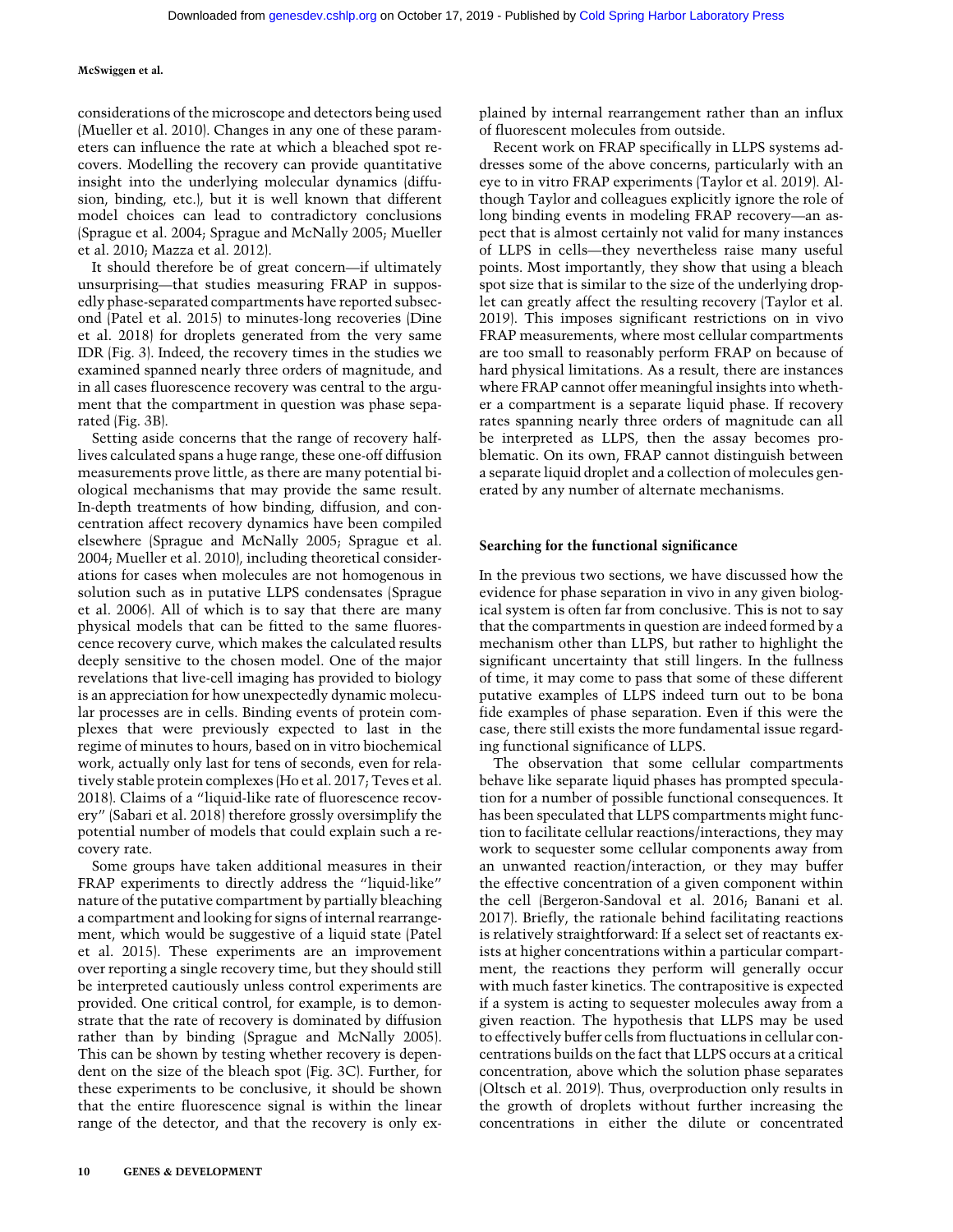phases, essentially providing a constant concentration of the molecule in these two compartments irrespective of the average concentration of the molecule inside the cell (Fig. 1).

Each of the above potential functions provide tantalizing explanations for how biological systems may be regulated but concrete in vivo evidence substantiating these functions in an endogenous context is lacking. Some more recent work has attempted to tie phase separation to a functional outcome (Riback et al. 2017; Du and Chen 2018; Franzmann et al. 2018; Reinkemeier et al. 2019); however, these same studies provide some of the weakest evidence that the putative phase separation process they are studying is actually occurring inside the cell, instead largely relying on biochemical experiments or previously cited work. Lacking any strong evidence for phase separation in vivo it is imprudent to imply functional effects based on the data currently available.

A recent study may help shed light on the magnitude of effects we might see from a phase-separated system. In in vitro biochemical experiments, Strulson and colleagues demonstrated that inducing LLPS resulted in a boost in the enzymatic rate of the hammerhead ribozyme, a proof of principle that phase separation can help facilitate enzymatic reactions (Strulson et al. 2012). If this principle generalizes to other types of reactions, this study is helpful in understanding what sorts of effects one might expect from compartmentalization in vivo. The authors find that the increase in enzymatic rate scales approximately proportionally with the degree of concentration (Strulson et al. 2012). While certainly in the minority, a few studies have endeavored to measure the critical concentration of an LLPS system in vivo (Berry et al. 2015; Shin et al. 2017; Bracha et al. 2018). Bracha and colleagues used ferritin "corelets" decorated with IDRs as massively multivalent over-expression constructs to robustly drive LLPS (Bracha et al. 2018). They then made precise measurements of the critical concentrations at different expression levels and valency. Their data show that the increase in concentration of the high-concentration phase is maximally around 10-fold, whereas conditions closer to physiologically relevant examples show significantly less concentration difference between the two phases (approximately threefold).

These relatively low enrichments at physiological conditions suggest a modest upper limit to the amount of reaction acceleration that can be achieved through phase separation of a single molecular species alone, though perhaps the concentration of multiple factors may yield additional acceleration. Recent evidence in cells supports such a modest limit: Two halves of a reaction targeted through in vivo overexpression into droplets yielded less than a twofold increase in the reaction selectivity and simultaneously a marked decrease in reaction efficiency (Reinkemeier et al. 2019). Only by further promoting association through the addition of kinesin motor domains to spatially concentrate their reaction could synergistic improvements of five- to 10-fold be achieved (Reinkemeier et al. 2019). This is not to suggest that small changes in concentration cannot have important phenotypic out-

comes, but it is important to keep in mind these upper bounds when considering functional implications; and particularly when those functional implications are speculative in nature.

Current data present a similarly modest picture when considering how effective LLPS might be at sequestering a given molecule away from unwanted reactants. Because LLPS is intimately tied to the critical concentration at which a droplet forms, we can use the concentration of the dilute phase to estimate the degree to which LLPS improves protein sequestration. Again, using the FUS corelet system as an extreme example, the difference in concentration of the corelets before and after induction of LLPS in the dilute phase is modest, perhaps twofold at most (Bracha et al. 2018). For such a system to be an effective and meaningful mode of regulation, it would need to be sequestering molecules that are exquisitely sensitive to component concentration. It is of course possible that such a system exists, but these limitations should be explicitly considered when proposing phase separation as functionally relevant for sequestering reactants.

The above points suggest that the effects of LLPS on either facilitating or sequestering reactions will likely be quite subtle, and difficult to adequately test, particularly in a physiologically relevant concentration regime. The hypothesis that phase separation serves as a means to buffer biomolecules is equally challenging to verify. One may speculate on whether there is evidence that evolution has selected for optimal LLPS behavior under a given set of conditions, but there is still too little data to begin to address these types of questions. Until clear, testable predictions are made and investigated in vivo under physiologically relevant conditions, the functional consequences of phase separation will remain shrouded in uncertainty.

#### Finding a path forward

The notion that cells have evolved to use liquid–liquid phase separation as a means of further compartmentalizing the intracellular environment to specifically regulate biochemical reactions is a compelling one. We do not wish to suggest that phase separation can never happen inside the cell, nor that phase separation is inconsequential to certain cellular functions. To be sure, there are clearly examples where LLPS remains the most suitable interpretation of the current evidence. Rather, with the research community so intoxicated by the current crop of studies and the tantalizing promise to explain the mechanistic underpinnings of subcellular organization, it is also important to recognize the potential for other explanations and the current lack of concrete evidence to point to one interpretation or another.

It may be the case that LLPS is a pervasive phenomenon in subcellular organization, mediated by multivalent interactions through intrinsically disordered protein domains, RNA, or DNA molecules. It may also be that the various cellular systems proposed to phase separate will still stand up to greater scrutiny and to assays that can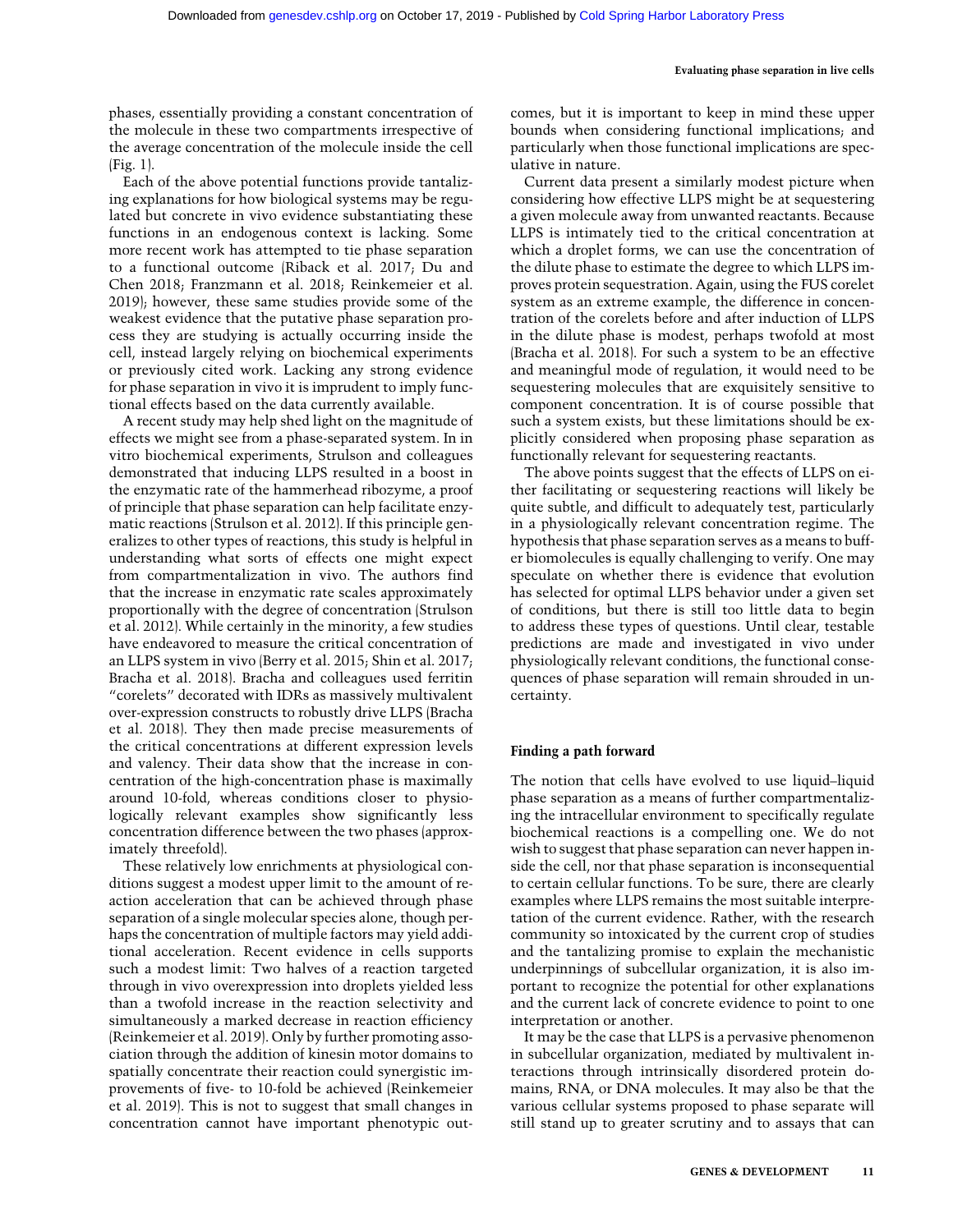more faithfully diagnose LLPS. These assays should directly probe how the compartment responds to changes in molecular concentration, binding-interaction strength, temperature, and study the effect of putative LLPS on the compartment in question's constituents. However, in the absence of these more robust data, LLPS should not be invoked as the more likely interpretation of otherwise phenomenological observations, and alternative hypotheses should be formulated and tested to provide real biological insights.

In order to advance the field as a whole, it is clear that better assays and cellular systems are needed. Unfortunately, there is unlikely to be a one-size-fits-all suite of assays that can probe LLPS, and experiments will need to be thoughtfully tailored to the system at hand. An important first step, given that LLPS is intrinsically tied to cellular protein concentration, is a concerted effort to move away from experiments that overexpress proteins likely to participate in LLPS, even if only to a small degree. Instead, it is worth the time and effort to tag the molecule under study in the native genomic locus to ensure endogenous levels of expression and protein concentrations. It is also clear that roundness and the ability to fuse are not sufficient evidence, and similarly FRAP experiments, if used, must be held to a higher standard than they are currently and the results interpreted with caution.

Better and more creative assays are in high demand. While the appropriate experiments will clearly depend on the exact system under study, there are at least a few promising avenues. Advances in light microscopy and spectroscopy allow quantitative measurements of absolute protein abundance, with and without fluorescent labels (Wang et al. 2011; Mir et al. 2012; Wei et al. 2017; Cai et al. 2018; Walther et al. 2018). For example, even if the exact critical concentration remains elusive to quantify for a given system, theory would predict that within a cell, the putative condensates should have equivalent concentrations of the phase separation molecule (as assayed by the fluorescence intensity per volume, for example). Single molecule tracking experiments would be a desirable substitute for FRAP and have proven to be critical in uncovering an alternative compartmentalization mechanism in the case of herpesvirus (McSwiggen et al. 2019). These results suggest that the application of single-particle tracking techniques in other systems may prove fruitful for examining the effects of putative phases on molecular behavior, as would be predicted by theories around viscoelastic materials (Elbaum-Garfinkle et al. 2015; Wei et al. 2017; Niewidok et al. 2018).

Another strategy that may more directly diagnose in vivo LLPS would be acute depletion using endogenously appended degron tags (Nishimura et al. 2009), which should allow one to follow the degradation of proteins to determine whether compartments follow the types of behaviors that LLPS would predict (Fig. 1). Other microscopy approaches such as localization of individual molecules within the compartment (Freeman Rosenzweig et al. 2017; Narayanan et al. 2019) or super-resolution imaging analysis of compartments which reveal fine structure (West et al. 2016; Fei et al. 2017) may help in testing LLPS as a model, as well as its functional consequences. Combined with single-particle tracking experiments, these and other assays might reveal the specific concentration- and state-dependent manner that LLPS predicts, as well as effects on the molecules involved such as changes in diffusive behavior or energetic penalties for crossing between one phase to another.

Lastly, the ability of a protein to undergo phase separation when purified in vitro is an important finding to understand intrinsic properties of that specific protein, but these simplified systems cannot faithfully recapitulate the richness and complexity of interactions that occur within living cells. While these experiments are very useful for defining critical reaction partners, modifications, and energetic parameters, appropriate caution should be exercised when drawing equivalencies between these reconstituted conditions and the environment of the cell in vivo. A protein may phase separate in a test tube, and when produced at extreme quantities may also undergo LLPS inside the cell, but perhaps the more interesting and physiologically relevant interactions are found in less extreme conditions. It should be encouraged for future studies to include a more nuanced discussion on alternative models to phase that will likely provide valuable new insights.

#### Conclusion

Phase separation as an organizing principle in biology has compelled us to revisit old ideas in a new light and will likely continue to do so. As we have shown, the current state of the field is rich in descriptive evidence for phase separation in cells, but in most cases lacks crucial conclusive data. Roundness, fission and fusion, and speedy fluorescence recovery may bolster support for phase separation as a model—when proper controls are also provided —but the existence of counterexamples that share these properties in the absence of LLPS emphasizes the need for more rigorous and quantitative examination in cells with proteins expressed at the endogenous level. Further, experiments demonstrating the functional impact of phase separation, both at the phenotypic and mechanistic level, remain sorely lacking. Whether or not LLPS turns out to be a general phenomenon of broad functional utility, it should be appreciated that the formation of condensates likely represents only one of many potential avenues that the cell can use to organize its contents to facilitate critical biomolecular interactions at the right scale and temporal cadence.

#### Acknowledgments

Thank you to all of the individuals who provided comments and critical insight for this manuscript, including Claudia Cattoglio, Shasha Chong, Matthew Parker, Anders Hansen, Yu Chen, Frank Xie, James Liu, and the rest of the Tjian and Darzacq Lab members. This work was supported by National Institutes of Health grants UO1-EB021236 and U54-DK107980 (X.D.), California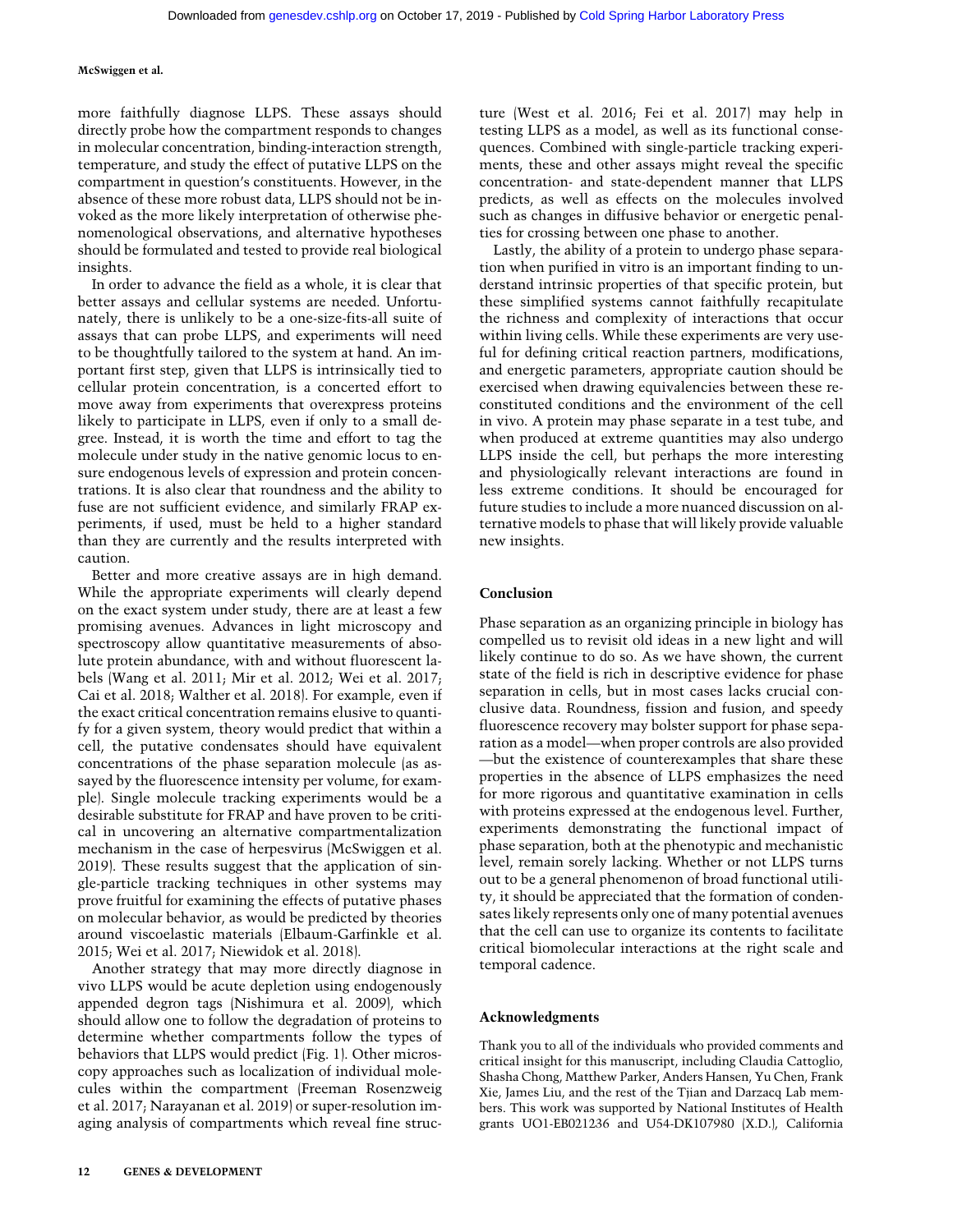Institute of Regenerative Medicine grant LA1-08013 (X.D.), and the Howard Hughes Medical Institute (003061, R.T.).

Author contributions: All authors are responsible for conception, writing, and revision; D.T.M. and M.M. conducted research; and D.T.M. wrote the first draft.

#### References

- Alberti S, Gladfelter A, Mittag T. 2019. Considerations and challenges in studying liquid-liquid phase separation and biomolecular condensates. Cell 176: 419–434. doi:10.1016/j.cell .2018.12.035
- Altmeyer M, Neelsen KJ, Teloni F, Pozdnyakova I, Pellegrino S, Grøfte M, Rask M-BD, Streicher W, Jungmichel S, Nielsen ML, et al. 2015. Liquid demixing of intrinsically disordered proteins is seeded by poly(ADP-ribose). Nat Commun 6: 8088. doi:10.1038/ncomms9088
- Asherie N. 2004. Protein crystallization and phase diagrams. Methods 34: 266–272. doi:10.1016/j.ymeth.2004.03.028
- Banani SF, Rice AM, Peeples WB, Lin Y, Jain S, Parker R, Rosen MK. 2016. Compositional control of phase-separated cellular bodies. Cell 166: 651–663. doi:10.1016/j.cell.2016.06.010
- Banani SF, Lee HO, Hyman AA, Rosen MK. 2017. Biomolecular condensates: organizers of cellular biochemistry. Nat Rev Mol Cell Biol 18: 285–298. doi:10.1038/nrm.2017.7
- Bergeron-Sandoval L-P, Safaee N, Michnick SW. 2016. Mechanisms and consequences of macromolecular phase separation. Cell 165: 1067–1079. doi:10.1016/j.cell.2016.05.026
- Berry J, Weber SC, Vaidya N, Haataja M, Brangwynne CP. 2015. RNA transcription modulates phase transition-driven nuclear body assembly. Proc Natl Acad Sci 112: E5237–E5245. doi:10 .1073/pnas.1509317112
- Boehning M, Dugast-Darzacq C, Rankovic M, Hansen AS, Yu T-K, Marie-Nelly H, McSwiggen DT, Kokic G, Dailey GM, Cramer P, et al. 2018. RNA polymerase II clustering through carboxy-terminal domain phase separation. Nat Struct Mol Biol 25: 833–840. doi:10.1038/s41594-018-0112-y
- Boeynaems S, Alberti S, Fawzi NL, Mittag T, Polymenidou M, Rousseau F, Schymkowitz J, Shorter J, Wolozin B, Van Den Bosch L, et al. 2018. Protein phase separation: a new phase in cell biology. Trends Cell Biol 28: 420–435. doi:10.1016/j .tcb.2018.02.004
- Boija A, Klein IA, Sabari BR, Dall'Agnese A, Coffey EL, Zamudio AV, Li CH, Shrinivas K, Manteiga JC, Hannett NM, et al. 2018. Transcription factors activate genes through the phase-separation capacity of their activation domains. Cell 175: 1842–1855.e16. doi:10.1016/j.cell.2018.10.042
- Bouchard JJ, Otero JH, Scott DC, Szulc E, Martin EW, Sabri N, Granata D, Marzahn MR, Lindorff-Larsen K, Salvatella X, et al. 2018. Cancer mutations of the tumor suppressor SPOP disrupt the formation of active, phase-separated compartments. Mol Cell 72: 19–36.e8. doi:10.1016/j.molcel.2018.08 .027
- Bracha D, Walls MT, Wei MT, Zhu L, Kurian M, Avalos JL, Toettcher JE, Brangwynne CP. 2018. Mapping local and global liquid phase behavior in living cells using photo-oligomerizable seeds. Cell 175: 1467–1480.e13. doi:10.1016/j.cell.2018 .10.048
- Brangwynne CP. 2013. Phase transitions and size scaling of membrane-less organelles. J Cell Biol 203: 875–881. doi:10.1083/jcb .201308087
- Brangwynne CP, Eckmann CR, Courson DS, Rybarska A, Hoege C, Gharakhani J, Julicher F, Hyman AA. 2009. Germline P granules are liquid droplets that localize by controlled dissolu-

tion/condensation. Science 324: 1729–1732. doi:10.1126/sci ence.1172046

- Brangwynne CP, Mitchison TJ, Hyman AA. 2011. Active liquidlike behavior of nucleoli determines their size and shape in Xenopus laevis oocytes. Proc Natl Acad Sci 108: 4334–4339. doi:10.1073/pnas.1017150108
- Brangwynne CP, Tompa P, Pappu RV. 2015. Polymer physics of intracellular phase transitions. Nat Phys 11: 899–904. doi:10 .1038/nphys3532
- Cai Y, Hossain MJ, Hériché J-K, Politi AZ, Walther N, Koch B, Wachsmuth M, Nijmeijer B, Kueblbeck M, Martinic-Kavur M, et al. 2018. Experimental and computational framework for a dynamic protein atlas of human cell division. Nature 561: 411–415. doi:10.1038/s41586-018-0518-z
- Chang L, Godinez WJ, Kim I-H, Tektonidis M, de Lanerolle P, Eils R, Rohr K, Knipe DM. 2011. Herpesviral replication compartments move and coalesce at nuclear speckles to enhance export of viral late mRNA. Proc Natl Acad Sci 108: E136– E144. doi:10.1073/pnas.1103411108
- Cho W-K, Spille J-H, Hecht M, Lee C, Li C, Grube V, Cisse II. 2018. Mediator and RNA polymerase II clusters associate in transcription-dependent condensates. Science 361: 412–415. doi:10.1126/science.aar4199
- Chong S, Dugast-Darzacq C, Liu Z, Dong P, Dailey GM, Cattoglio C, Heckert A, Banala S, Lavis L, Darzacq X, et al. 2018. Imaging dynamic and selective low-complexity domain interactions that control gene transcription. Science 361: eaar2555. doi:10.1126/science.aar2555
- Cisse II, Izeddin I, Causse SZ, Boudarene L, Senecal A, Muresan L, Dugast-Darzacq C, Hajj B, Dahan M, Darzacq X. 2013. Realtime dynamics of RNA polymerase II clustering in live human cells. Science 341: 664–667. doi:10.1126/science.1239053
- Courchaine EM, Lu A, Neugebauer KM. 2016. Droplet organelles? EMBO J 35: 1603–1612. doi:10.15252/embj.201593517
- Dine E, Gil AA, Uribe G, Brangwynne CP, Toettcher JE. 2018. Protein phase separation provides long-term memory of transient spatial stimuli. Cell Syst 6: 655–663.e5. doi:10.1016/j .cels.2018.05.002
- Du M, Chen ZJ. 2018. DNA-induced liquid phase condensation of cGAS activates innate immune signaling. Science 361: 704– 709. doi:10.1126/science.aat1022
- Elbaum-Garfinkle S, Kim Y, Szczepaniak K, Chen CC-H, Eckmann CR, Myong S, Brangwynne CP. 2015. The disordered P granule protein LAF-1 drives phase separation into droplets with tunable viscosity and dynamics. Proc Natl Acad Sci 112: 7189–7194. doi:10.1073/pnas.1504822112
- Fei J, Jadaliha M, Harmon TS, Li ITS, Hua B, Hao Q, Holehouse AS, Reyer M, Sun Q, Freier SM, et al. 2017. Quantitative analysis of multilayer organization of proteins and RNA in nuclear speckles at super resolution. J Cell Sci 130: 4180–4192. doi:10 .1242/jcs.206854
- Feric M, Vaidya N, Harmon TS, Mitrea DM, Zhu L, Richardson TM, Kriwacki RW, Pappu RV, Brangwynne CP. 2016. Coexisting liquid phases underlie nucleolar subcompartments. Cell 165: 1686–1697. doi:10.1016/j.cell.2016.04.047
- Franzmann TM, Jahnel M, Pozniakovsky A, Mahamid J, Holehouse AS, Nüske E, Richter D, Baumeister W, Grill SW, Pappu RV, et al. 2018. Phase separation of a yeast prion protein promotes cellular fitness. Science 359: eaao5654. doi:10.1126/sci ence.aao5654
- Freeman Rosenzweig ES, Xu B, Kuhn Cuellar L, Martinez-Sanchez A, Schaffer M, Strauss M, Cartwright HN, Ronceray P, Plitzko JM, Förster F, et al. 2017. The eukaryotic CO2-concentrating organelle is l-like and exhibits dynamic reorganization. Cell 171: 148–162.e19. doi:10.1016/j.cell.2017.08.008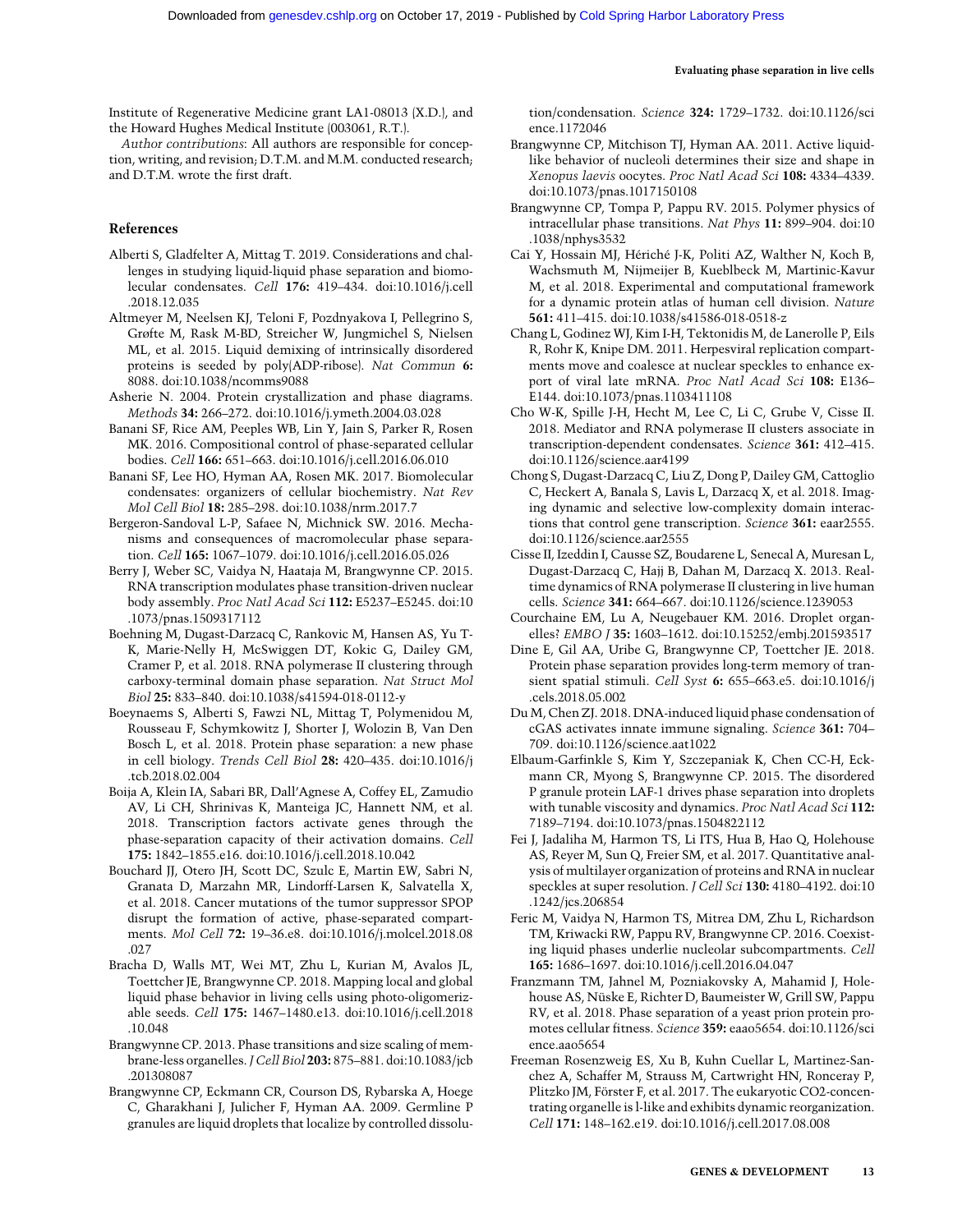- Galkin O, Chen K, Nagel RL, Hirsch RE, Vekilov PG. 2002. Liquid-liquid separation in solutions of normal and sickle cell hemoglobin. Proc Natl Acad Sci 99: 8479–8483. doi:10.1073/ pnas.122055299
- Guo YE, Manteiga JC, Henninger JE, Sabari BR, Dall'Agnese A, Hannett NM, Spille J-H, Afeyan LK, Zamudio AV, Shrinivas K, et al. 2019. Pol II phosphorylation regulates a switch between transcriptional and splicing condensates. Nature 572: 543–548. doi:10.1038/s41586-019-1464-0
- Hansen AS, Pustova I, Cattoglio C, Tjian R, Darzacq X. 2017. CTCF and cohesin regulate chromatin loop stability with distinct dynamics. Elife 6: 1–33. doi:10.7554/eLife.25776
- Heller MC, Carpenter JF, Randolph TW. 1996. Effects of phase separating systems on lyophilized hemoglobin. *J Pharm Sci* 85: 1358–1362. doi:10.1021/js960019t
- Hnisz D, Shrinivas K, Young RA, Chakraborty AK, Sharp PA. 2017. A phase separation model for transcriptional control. Cell 169: 13–23. doi:10.1016/j.cell.2017.02.007
- Ho JJ, Cattoglio C, McSwiggen DT, Tjian R, Fong YW. 2017. Regulation of DNA demethylation by the XPC DNA repair complex in somatic and pluripotent stem cells. Genes Dev 31: 830–844. doi:10.1101/gad.295741.116
- Hyman AA, Weber CA, Jülicher F. 2014. Liquid-liquid phase separation in biology. Annu Rev Cell Dev Biol 30: 39–58. doi:10 .1146/annurev-cellbio-100913-013325
- Jain A, Vale RD. 2017. RNA phase transitions in repeat expansion disorders. Nature 546: 243–247. doi:10.1038/nature22386
- Kato M, Han TW, Xie S, Shi K, Du X, Wu LC, Mirzaei H, Goldsmith EJ, Longgood J, Pei J, et al. 2012. Cell-free formation of RNA granules: low complexity sequence domains form dynamic fibers within hydrogels. Cell 149: 753–767. doi:10 .1016/j.cell.2012.04.017
- Kroschwald S, Maharana S, Simon A. 2017. Hexanediol: a chemical probe to investigate the material properties of membraneless compartments. Matters 1–7. doi:10.19185/matters. 201702000010
- Kwon I, Kato M, Xiang S, Wu L, Theodoropoulos P, Mirzaei H, Han T, Xie S, Corden JL, McKnight SL. 2013. Phosphorylation-regulated binding of RNA polymerase II to fibrous polymers of low-complexity domains. Cell 155: 1049–1060. doi:10.1016/j.cell.2013.10.033
- Larson AG, Elnatan D, Keenen MM, Trnka MJ, Johnston JB, Burlingame AL, Agard DA, Redding S, Narlikar GJ. 2017. Liquid droplet formation by HP1α suggests a role for phase separation in heterochromatin. Nature 547: 236–240. doi:10.1038/ nature22822
- Lawrence RE, Cho KF, Rappold R, Thrun A, Tofaute M, Kim DJ, Moldavski O, Hurley JH, Zoncu R. 2018. A nutrient-induced affinity switch controls mTORC1 activation by its Rag GTPase–Ragulator lysosomal scaffold. Nat Cell Biol 20: 1052–1063. doi:10.1038/s41556-018-0148-6
- Li P, Banjade S, Cheng H-C, Kim S, Chen B, Guo L, Llaguno M, Hollingsworth JV, King DS, Banani SF, et al. 2012. Phase transitions in the assembly of multivalent signalling proteins. Nature 483: 336–340. doi:10.1038/nature10879
- Liu Z, Legant WR, Chen B-C, Li L, Grimm JB, Lavis LD, Betzig E, Tjian R. 2014. 3D imaging of Sox2 enhancer clusters in embryonic stem cells. Elife 3: e04236. doi:10.7554/eLife.04236
- Lomakin A, Asherie N, Benedek GB. 1996. Monte Carlo study of phase separation in aqueous protein solutions. J Chem Phys 104: 1646–1656. doi:10.1063/1.470751
- Lu H, Yu D, Hansen AS, Ganguly S, Liu R, Heckert A, Darzacq X, Zhou Q. 2018. Phase-separation mechanism for C-terminal hyperphosphorylation of RNA polymerase II. Nature 558: 318–323. doi:10.1038/s41586-018-0174-3
- Maharana S, Wang J, Papadopoulos DK, Richter D, Pozniakovsky A, Poser I, Bickle M, Rizk S, Guillén-Boixet J, Franzmann TM, et al. 2018. RNA buffers the phase separation behavior of prion-like RNA binding proteins. Science 360: 918–921. doi:10 .1126/science.aar7366
- Mao YS, Sunwoo H, Zhang B, Spector DL. 2011a. Direct visualization of the co-transcriptional assembly of a nuclear body by noncoding RNAs. Nat Cell Biol 13: 95–101. doi:10.1038/ ncb2140
- Mao YS, Zhang B, Spector DL. 2011b. Biogenesis and function of nuclear bodies. Trends Genet 27: 295–306. doi:10.1016/j.tig .2011.05.006
- Mazza D, Abernathy A, Golob N, Morisaki T, McNally JG. 2012. A benchmark for chromatin binding measurements in live cells. Nucleic Acids Res 40: e119. doi:10.1093/nar/gks701
- McSwiggen DT, Hansen AS, Teves SS, Marie-Nelly H, Hao Y, Heckert AB, Umemoto KK, Dugast-Darzacq C, Tjian R, Darzacq X. 2019. Evidence for DNA-mediated nuclear compartmentalization distinct from phase separation. Elife 8: e47098. doi:10.7554/eLife.47098
- Mir M, Bhaduri B, Wang R, Zhu R, Popescu G. 2012. Quantitative phase imaging. Elsevier Inc., Amsterdam, Netherlands.
- Mir M, Reimer A, Haines JE, Li XY, Stadler M, Garcia H, Eisen MB, Darzacq X. 2017. Dense bicoid hubs accentuate binding along the morphogen gradient. Genes Dev 31: 1784–1794. doi:10.1101/gad.305078.117
- Mir M, Stadler MR, Ortiz SA, Hannon CE, Harrison MM, Darzacq X, Eisen MB. 2018. Dynamic multifactor hubs interact transiently with sites of active transcription in Drosophila embryos. Elife 7: 1–27.
- Mir M, Bickmore W, Furlong E, Narlikar GJ. 2019. Chromatin topology, condensates, and gene regulation: shifting paradigms or just a phase? Development 146: dev182766. doi:10.1242/ dev.182766.
- Mitrea DM, Cika JA, Guy CS, Ban D, Banerjee PR, Stanley CB, Nourse A, Deniz AA, Kriwacki RW. 2016. Nucleophosmin integrates within the nucleolus via multi-modal interactions with proteins displaying R-rich linear motifs and rRNA. Elife 5: 1–33. doi:10.7554/eLife.13571
- Molliex A, Temirov J, Lee J, Coughlin M, Kanagaraj AP, Kim HJ, Mittag T, Taylor JP. 2015. Phase separation by low complexity domains promotes stress granule assembly and drives pathological fibrillization. Cell 163: 123–133. doi:10.1016/j.cell .2015.09.015
- Montgomery TH. 1898. Comparative cytological studies, with especial regard to the morphology of the nucleolus. J Morphol 25: 266–584.
- Mueller F, Mazza D, Stasevich TJ, McNally JG. 2010. FRAP and kinetic modeling in the analysis of nuclear protein dynamics: what do we really know? Curr Opin Cell Biol 22: 403-411. doi:10.1016/j.ceb.2010.03.002
- Nair SJ, Yang L, Meluzzi D, Oh S, Yang F, Friedman MJ, Wang S, Suter T, Alshareedah I, Gamliel A, et al. 2019. Phase separation of ligand-activated enhancers licenses cooperative chromosomal enhancer assembly. Nat Struct Mol Biol 26: 193– 203. doi:10.1038/s41594-019-0190-5
- Narayanan A, Meriin A, Andrews JO, Spille J-H, Sherman MY, Cisse II. 2019. A first order phase transition mechanism underlies protein aggregation in mammalian cells. Elife 8: 1– 26. doi:10.7554/eLife.39695
- Niewidok B, Igaev M, Pereira da Graca A, Strassner A, Lenzen C, Richter CP, Piehler J, Kurre R, Brandt R. 2018. Single-molecule imaging reveals dynamic biphasic partition of RNA-binding proteins in stress granules. J Cell Biol 217: 1303–1318. doi:10.1083/jcb.201709007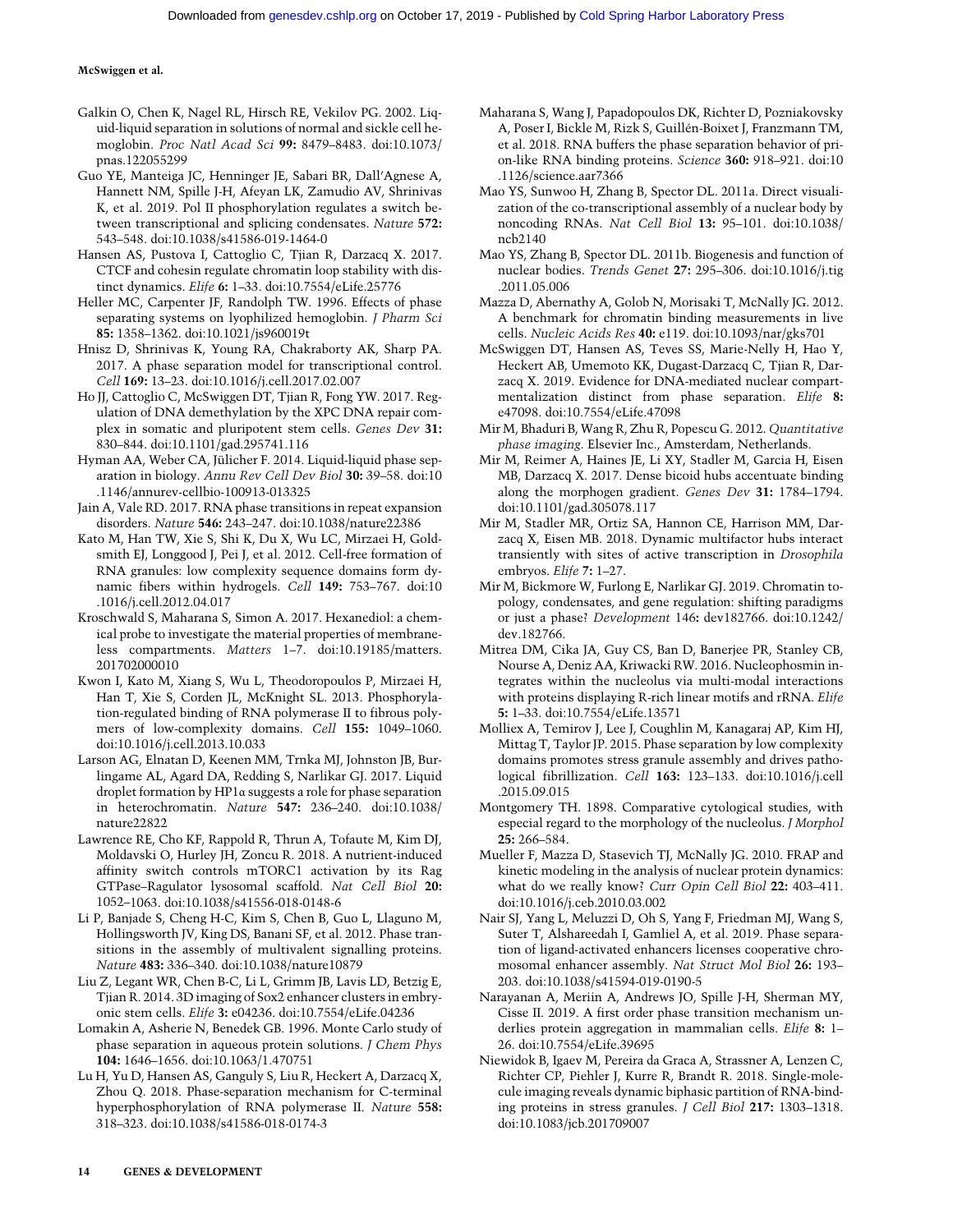Nishimura K, Fukagawa T, Takisawa H, Kakimoto T, Kanemaki M. 2009. An auxin-based degron system for the rapid depletion of proteins in nonplant cells. Nat Methods 6: 917–922. doi:10.1038/nmeth.1401

Nott TJ, Petsalaki E, Farber P, Jervis D, Fussner E, Plochowietz A, Craggs TD, Bazett-Jones DP, Pawson T, Forman-Kay JD, et al. 2015. Phase transition of a disordered nuage protein generates environmentally responsive membraneless organelles. Mol Cell 57: 936–947. doi:10.1016/j.molcel.2015.01.013

- Oltsch F, Klosin A, Julicher F, Hyman AA, Zechner C. 2019. Phase separation provides a mechanism to reduce noise in cells. bioRxiv doi:10.1101/524231.
- Overbeek JT, Voorn MJ. 1957. Phase separation in polyelectrolyte solutions. Theory of complex coacervation. *J Cell Physiol* 49: 7–26. doi:10.1002/jcp.1030490404

Pak CW, Kosno M, Holehouse AS, Padrick SB, Mittal A, Ali R, Yunus AA, Liu DR, Pappu RV, Rosen MK. 2016. Sequence determinants of intracellular phase separation by complex coacervation of a disordered protein. Mol Cell 63: 72–85. doi:10 .1016/j.molcel.2016.05.042

- Patel A, Lee HO, Jawerth L, Maharana S, Jahnel M, Hein MY, Stoynov S, Mahamid J, Saha S, Franzmann TM, et al. 2015. A liquid-to-solid phase transition of the ALS protein FUS accelerated by disease mutation. Cell 162: 1066–1077. doi:10 .1016/j.cell.2015.07.047
- Putnam A, Cassani M, Smith J, Seydoux G. 2019. A gel phase promotes condensation of liquid P granules in Caenorhabditis elegans embryos. Nat Struct Mol Biol 26: 220–226. doi:10 .1038/s41594-019-0193-2

Reinkemeier CD, Girona GE, Lemke EA. 2019. Designer membraneless organelles enable codon reassignment of selected mRNAs in eukaryotes. Science 363: eaaw2644. doi:10.1126/ science.aaw2644

Riback JA, Katanski CD, Kear-Scott JL, Pilipenko EV, Rojek AE, Sosnick TR, Drummond DA. 2017. Stress-triggered phase separation is an adaptive, evolutionarily tuned response. Cell 168: 1028–1040.e19. doi:10.1016/j.cell.2017.02.027

Rog O, Köhler S, Dernburg AF. 2017. The synaptonemal complex has liquid crystalline properties and spatially regulates meiotic recombination factors. Elife 6: 1–26.

- Sabari BR, Dall'Agnese A, Boija A, Klein IA, Coffey EL, Shrinivas K, Abraham BJ, Hannett NM, Zamudio AV, Manteiga JC, et al. 2018. Coactivator condensation at super-enhancers links phase separation and gene control. Science 361: eaar3958. doi:10.1126/science.aar3958
- Schmidt HB, Rohatgi R. 2016. In vivo formation of vacuolated multi-phase compartments lacking membranes. Cell Rep 16: 1228–1236. doi:10.1016/j.celrep.2016.06.088

Shevtsov SP, Dundr M. 2011. Nucleation of nuclear bodies by RNA. Nat Cell Biol 13: 167–173. doi:10.1038/ncb2157

Shin Y, Berry J, Pannucci N, Haataja MP, Toettcher JE, Brangwynne CP. 2017. Spatiotemporal control of intracellular phase transitions using light-activated optoDroplets. Cell 168: 159– 171.e14. doi:10.1016/j.cell.2016.11.054

Shin Y, Chang Y-C, Lee DSW, Berry J, Sanders DW, Ronceray P, Wingreen NS, Haataja M, Brangwynne CP. 2018. Liquid nuclear condensates mechanically sense and restructure the genome. Cell 175: 1481–1491.e13. doi:10.1016/j.cell.2018.10.057

Shrinivas K, Sabari BR, Coffey EL, Klein IA, Boija A, Zamudio AV, Schuijers J, Hannett NM, Sharp PA, Young RA, et al. 2018. Enhancer features that drive formation of transcriptional condensates. Molecular Cell doi:10.1016/j.molcel.2019.07.009

Smith J, Calidas D, Schmidt H, Lu T, Rasoloson D, Seydoux G. 2016. Spatial patterning of P granules by RNA-induced phase separation of the intrinsically-disordered protein MEG-3. Elife 5: 1–18.

- Sprague BL, McNally JG. 2005. FRAP analysis of binding: proper and fitting. Trends Cell Biol 15: 84–91. doi:10.1016/j.tcb.2004 .12.001
- Sprague BL, Pego RL, Stavreva Da, McNally JG. 2004. Analysis of binding reactions by fluorescence recovery after photobleaching. Biophys J 86: 3473–3495. doi:10.1529/biophysj.103 .026765
- Sprague BL, Müller F, Pego RL, Bungay PM, Stavreva D a, McNally JG. 2006. Analysis of binding at a single spatially localized cluster of binding sites by fluorescence recovery after photobleaching. Biophys J 91: 1169–1191. doi:10.1529/bio physj.105.073676
- Strom AR, Emelyanov AV, Mir M, Fyodorov DV, Darzacq X, Karpen GH. 2017. Phase separation drives heterochromatin domain formation. Nature 547: 241–245. doi:10.1038/ nature22989
- Strulson CA, Molden RC, Keating CD, Bevilacqua PC. 2012. RNA catalysis through compartmentalization. Nat Chem 4: 941–946. doi:10.1038/nchem.1466
- Su X, Ditlev JA, Hui E, Xing W, Banjade S, Okrut J, King DS, Taunton J, Rosen MK, Vale RD. 2016. Phase separation of signaling molecules promotes T cell receptor signal transduction. Science 352: 595–599. doi:10.1126/science.aad9964
- Taylor TJ, McNamee EE, Day C, Knipe DM. 2003. Herpes simplex virus replication compartments can form by coalescence of smaller compartments. Virology 309: 232–247. doi:10 .1016/S0042-6822(03)00107-7
- Taylor NO, Wei MT, Stone HA, Brangwynne CP. 2019. Quantifying dynamics in phase-separated condensates using fluorescence recovery after photobleaching. Biophys J doi: 10.1016/ j.bpj.2019.08.030.
- Teves SS, An L, Hansen AS, Xie L, Darzacq X, Tjian R. 2016. A dynamic mode of mitotic bookmarking by transcription factors. Elife 5: 066464. doi:10.7554/eLife.22280
- Teves SS, An L, Bhargava-Shah A, Xie L, Darzacq X, Tjian R. 2018. A stable mode of bookmarking by TBP recruits RNA Polymerase II to mitotic chromosomes. Elife 7. doi:10.7554/eLife .35621
- Vekilov PG. 2010. Phase transitions of folded proteins. Soft Matter 6: 5254–5272. doi:10.1039/c0sm00215a
- Velasco E, Mederos L, Navascués G. 1998. Phase diagram of colloidal systems. Langmuir 14: 5652–5655. doi:10.1021/la980126y
- Walther N, Hossain MJ, Politi AZ, Koch B, Kueblbeck M, Ødegård-Fougner Ø, Lampe M, Ellenberg J. 2018. A quantitative map of human Condensins provides new insights into mitotic chromosome architecture. J Cell Biol 217: 2309–2328. doi:10.1083/jcb.201801048
- Wang Z, Millet L, Mir M, Ding H, Unarunotai S, Rogers J, Gillette MU, Popescu G. 2011. Spatial light interference microscopy (SLIM). Opt Express 19: 1016–1026.
- Wang J, Choi J-M, Holehouse AS, Lee HO, Zhang X, Jahnel M, Maharana S, Lemaitre R, Pozniakovsky A, Drechsel D, et al. 2018. A molecular grammar governing the driving forces for phase separation of prion-like RNA binding proteins. Cell 174: 688–699.e16. doi:10.1016/j.cell.2018.06.006
- Weber SC, Brangwynne CP. 2015. Inverse size scaling of the nucleolus by a concentration-dependent phase transition. Curr Biol 25: 641–646. doi:10.1016/j.cub.2015.01.012
- Wegmann S, Eftekharzadeh B, Tepper K, Zoltowska KM, Bennett RE, Dujardin S, Laskowski PR, MacKenzie D, Kamath T, Commins C, et al. 2018. Tau protein liquid–liquid phase separation can initiate tau aggregation. EMBO J 37: 1–21. doi:10 .15252/embj.201798049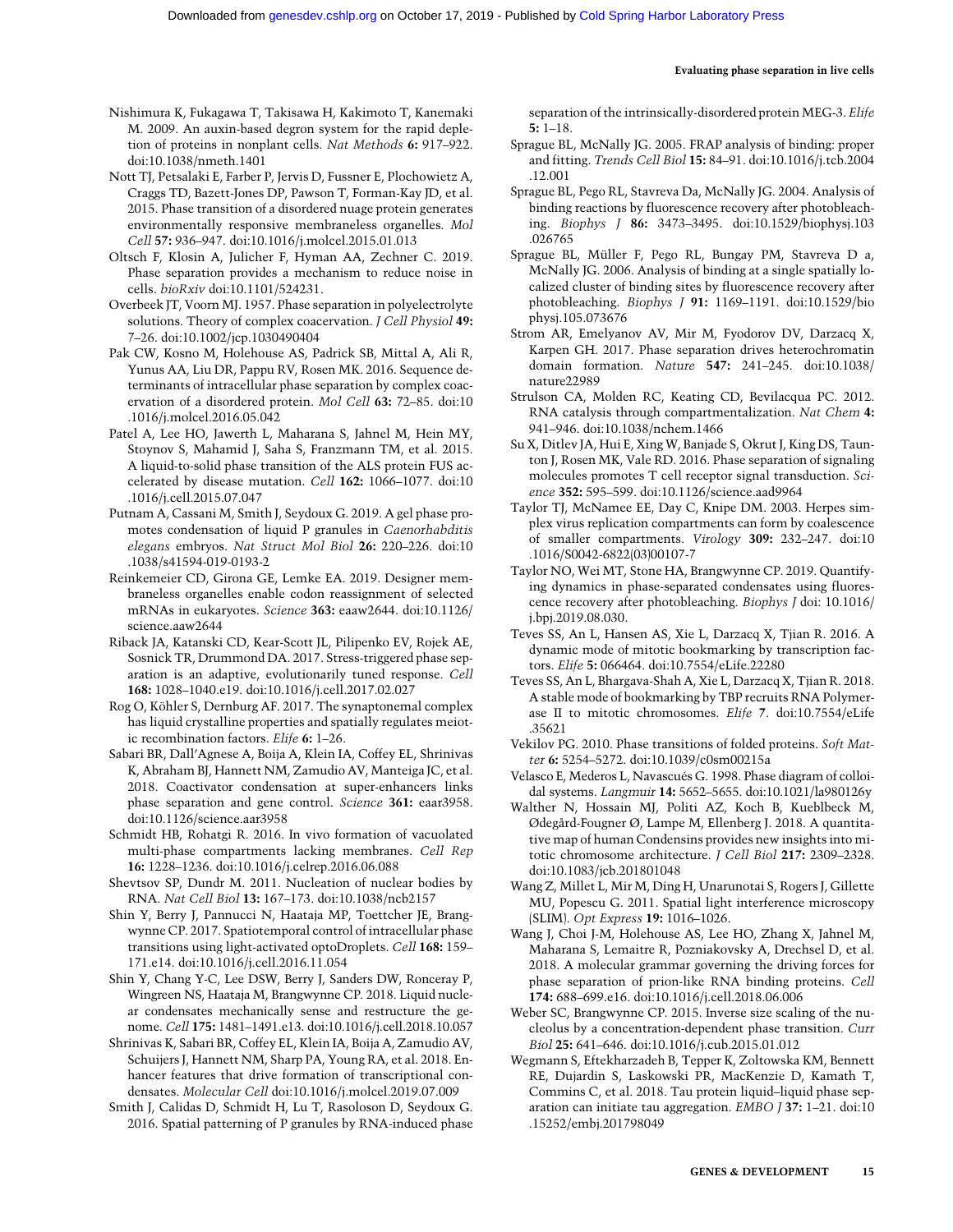- Wei MT, Elbaum-Garfinkle S, Holehouse AS, Chen CCH, Feric M, Arnold CB, Priestley RD, Pappu RV, Brangwynne CP. 2017. Phase behaviour of disordered proteins underlying low density and high permeability of liquid organelles. Nat Chem 9: 1118–1125.
- West JA, Mito M, Kurosaka S, Takumi T, Tanegashima C, Chujo T, Yanaka K, Kingston RE, Hirose T, Bond C, et al. 2016. Structural, super-resolution microscopy analysis of paraspeckle nuclear body organization. J Cell Biol 214.
- Wilson EB. 1899. The structure of protoplasm. Science 10: 33–45. doi:10.1126/science.10.237.33
- Woodruff JB, Ferreira Gomes B, Widlund PO, Mahamid J, Honigmann A, Hyman AA. 2017. The centrosome is a selective condensate that nucleates microtubules by concentrating tubulin. Cell 169: 1066–1077.e10. doi:10.1016/j.cell.2017.05.028
- Xie L, Dong P, Qi Y, Marzio De M, Chen X, Banala S, Wesley R. 2019. Super-resolution imaging reveals 3D structure and organizing mechanism of accessible chromatin. bioRxiv doi:10 .1101/678649.
- Zhang H, Elbaum-Garfinkle S, Langdon EM, Taylor N, Occhipinti P, Bridges AA, Brangwynne CP, Gladfelter AS. 2015. RNA controls PolyQ protein phase transitions. Mol Cell 60: 220–230. doi:10.1016/j.molcel.2015.09.017